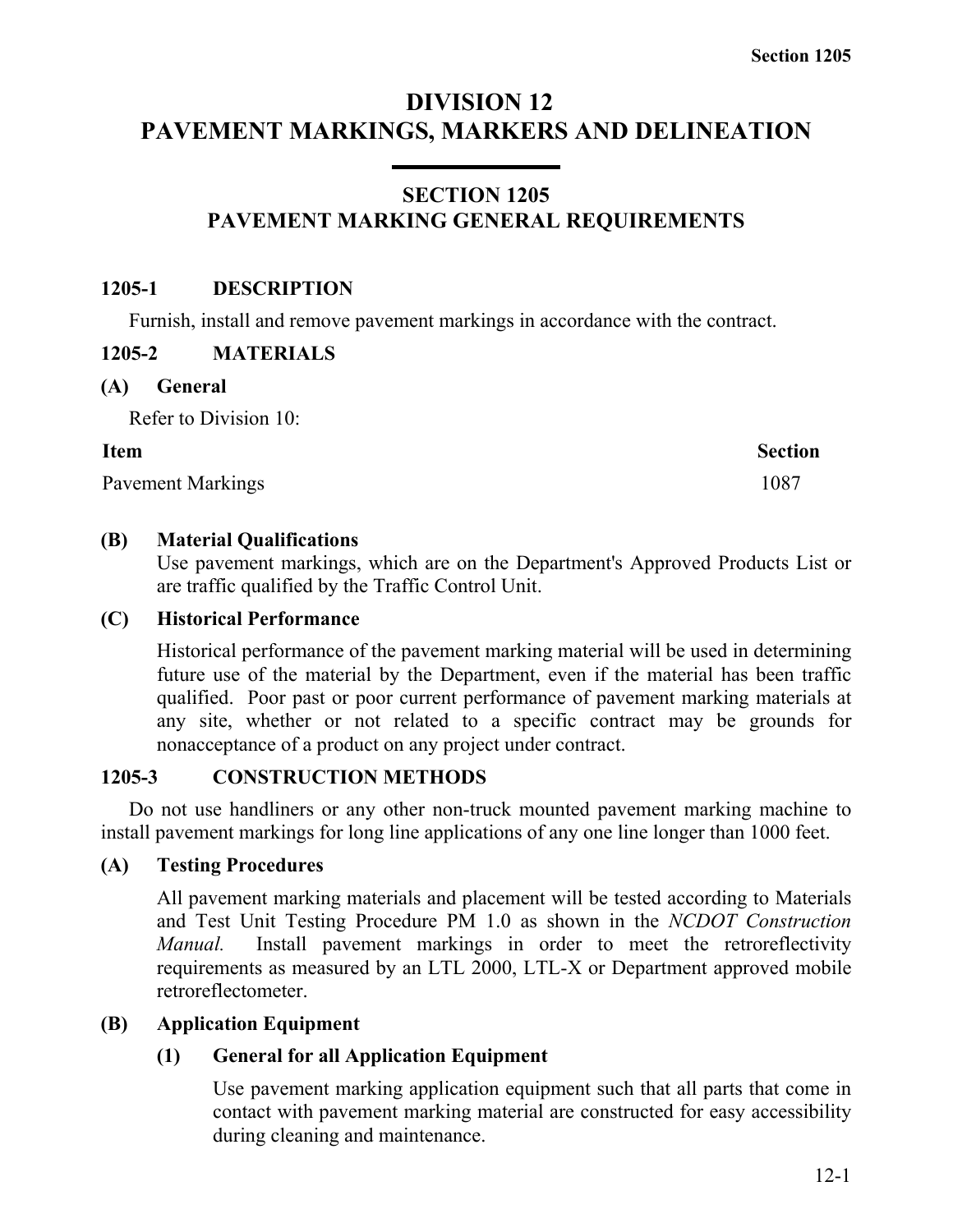Keep the marking guns of the application device in full view of the operators at all times. Use applicators that are mobile and maneuverable to the extent that straight lines can be followed and all standard curves can be made in true arcs.

# **(2) Glass Bead/Element Dispensing Equipment**

Apply drop-on beads/elements to the surface of pavement long line markings using an automatic high pressurized bead dispenser or a pressurized mechanical feed, attached to the marking equipment. Hand liner type equipment is exempt from this requirement. Locate the bead/element applicator at the proper distance behind the application of pavement marking material to provide the proper amount of retroreflectivity. Equip the bead applicator with an automatic cut-off control synchronized with the cut-off control of the marking material.

Spread the beads/elements uniformly over the entire surface of the pavement marking material such that they are partially embedded in the pavement marking. A 60% bead/element embedment depth provides optimum retroreflectivity.

# **(C) Weather Limitations and Seasonal Limitations for all markings**

Do not place pavement markings when moisture tests conducted on the pavement show signs of moisture presence on the pavement, or it is anticipated that damage causing moisture may occur during the installation and drying periods. See Section 12 of the *Construction Manual* for details.

|                           | Center Line, Lane Line,      | By the end of each workday's    |
|---------------------------|------------------------------|---------------------------------|
|                           | Railroad symbols, & school   | operation if the lane is opened |
| Multi-lane roadways (3 or | symbols                      | to traffic (temporary paint may |
| more lanes) and ramps     |                              | be used)                        |
|                           | Edge Lines, gore lines & all | By the end of the 3rd calendar  |
|                           | other symbols                | after obliteration              |
|                           | All centerline markings,     | By the end of the 5th calendar  |
|                           | railroad, & school symbols   | day after obilteration          |
| Two-lane, two-way         |                              |                                 |
| roadways                  | Edge Lines $\&$ all other    | By the end of the 15th          |
|                           | symbols                      | calendar day after obliteration |
|                           |                              |                                 |

# **(D) Time Limitations for Replacement**

A multilane facility is defined as any roadway having more than two lanes to include a two-lane / two-way roadway with a center two-way left turn lane.

# **(E) Premarking**

Premark each installation of pavement marking materials prior to application on new pavement and when required to replace pavement marking, except when existing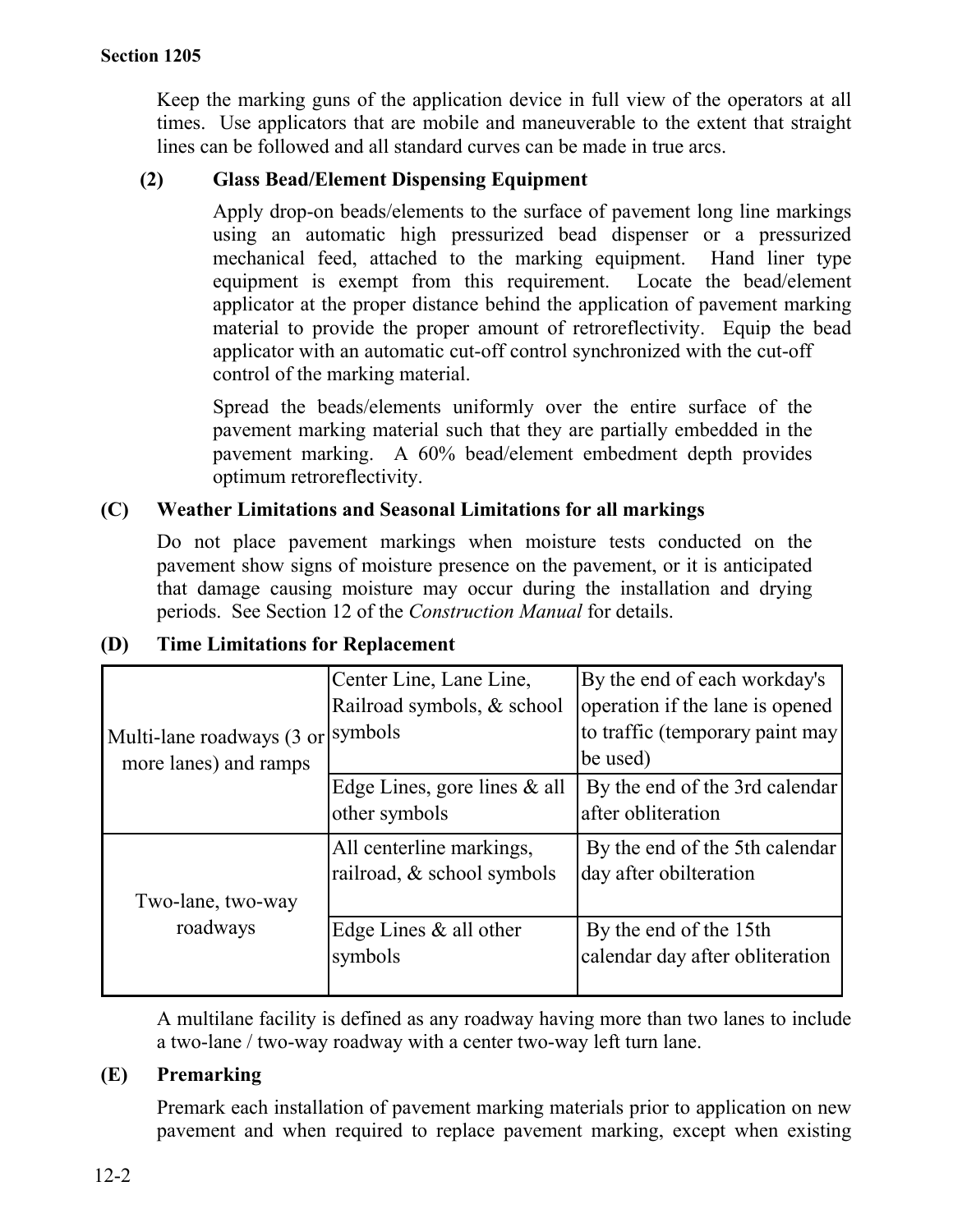markings are visible. Use premarking to guide in the placement of pavement markings. Get the premarking inspected and approved before placing the pavement marking materials.

Review and record the existing pavement markings prior to resurfacing and reestablish the new pavement markings using the record of existing markings in conjunction with the Standard Drawings, unless otherwise directed. In order to assure compliance with this specification, submit a pavement marking plan 7 calendar days before any pavement marking is placed.

#### **(F) Surface Preparation and Curing Compound Removal**

Prepare the pavement to accept pavement markings to insure maximum possible adhesion. Clean, seal and remove curing compound as necessary to insure that the markings adhere to the pavement. Obtain approval for all surface preparation methods prior to implementing.

Pavements shall be free of grease, oil, mud, dust, dirt, grass, loose gravel and other deleterious material, prior to applying pavement markings.

Prepare the pavement surface, including removal of curing compound, a minimum of 2" wider than the pavement markings to be placed, such that, an additional 1" of prepared area is on all sides of the pavement markings after they are applied.

Remove all curing compound and surface laitance on Portland cement concrete pavements where long-life pavement markings will be placed. Perform curing compound removal by high-pressure water or shot blasting methods. Ensure that the surface is free of all residue, laitance and debris prior to applying the pavement marking.

When surface preparation and curing compound removal operations are completed, blow the pavement surface clean by compressed air to remove residue or debris.

Curing compound removal will be paid for at the applicable contract unit price. All other surface preparation will be considered incidental to the work covered by this specification.

If required, apply a primer sealer to pavement surfaces before applying pavement marking material as recommended by the manufacturer. Apply primer sealer in a continuous film in such a way as to not cause any noticeable change in the appearance of the pavement markings. Submit a sample of the primer sealer to the Engineer, prior to application.

Conduct all pavement surface preparation including curing compound removal in such a manner that the pavement or joint material is not damaged or left in a condition that will mislead or misdirect the motorist. Repair any damage caused to the pavement, or joint materials caused by surface preparation or the removal of curing compound by acceptable methods and at no additional cost to the Department.

Where pavement surface preparation results in obscuring existing pavement markings of a lane occupied by traffic, immediately remove the residue, including dust, by approved methods.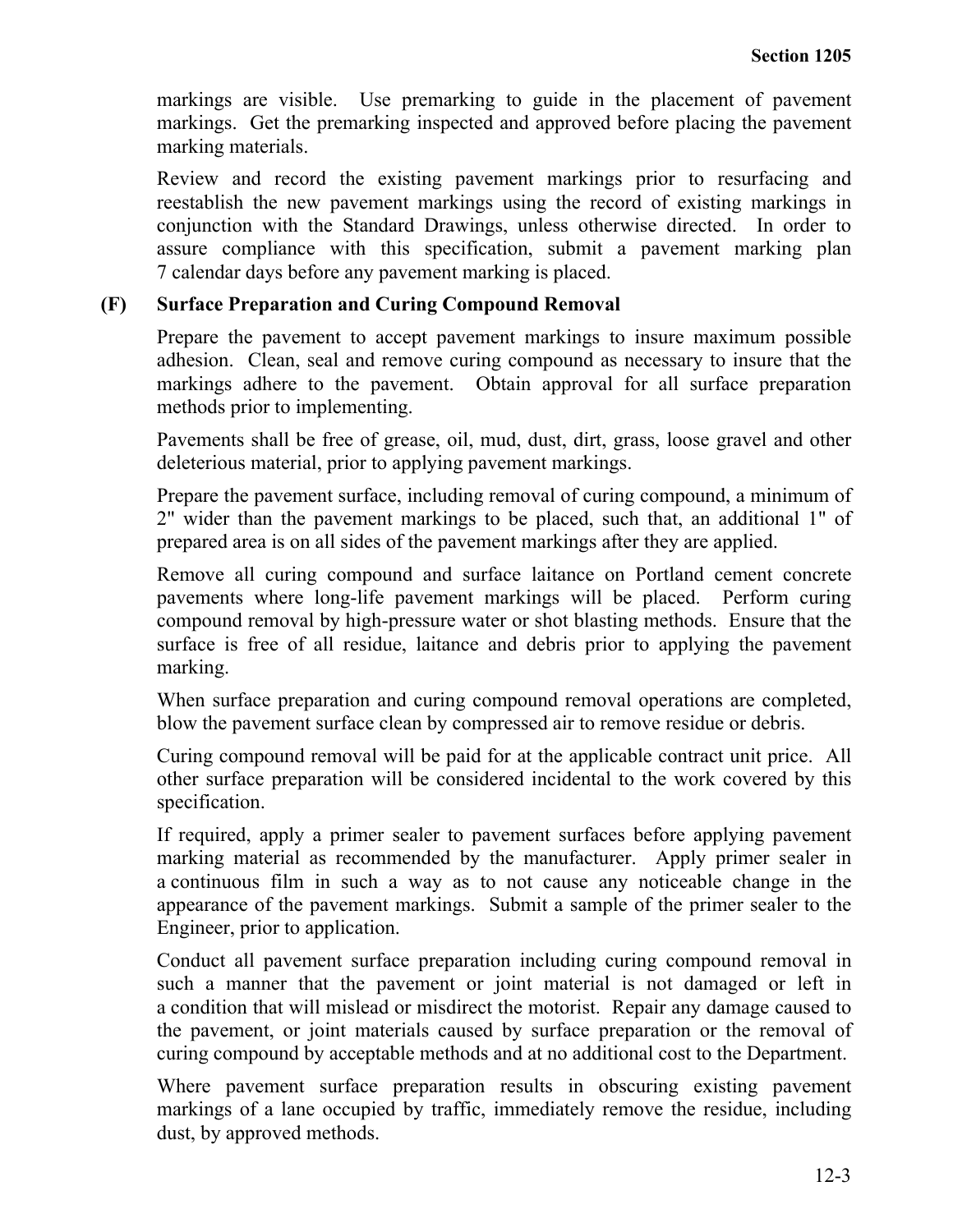# **(G) Application of Pavement Markings**

# **(1) General for all types of Pavement Markings**

Install pavement marking material that has a uniform thickness, a smooth surfaced crosssection throughout its entire length, width and length not less than the dimensions specified in the plans and that does not exceed the dimension by more than 1/2".

Do not apply pavement marking materials over a longitudinal joint. See Standard Drawing No. 1205.01 sheet 2 of 2 for details.

Install pavement marking lines that are straight or have uniform curvature and conform with the tangents, curves, and transitions as specified in the plans.

Produce finished lines that have well defined edges and are free of horizontal fluctuations. Do not exceed 1/2" in lateral deviation from the proposed location alignment at any point. Any greater deviations may be cause for requiring the material to be removed and replaced at no additional cost.

Apply all longitudinal pavement marking lines 8" or less in width with one pass of the pavement marking equipment. Pavement marking lines greater than 8" in width and pavement marking symbols may be applied with multiple passes of the pavement marking equipment

The stem portion of straight arrows shall be applied in a single pass and the stem portion of turn arrows is to be applied in a maximum of 2 passes of the application equipment. Arrowheads may be applied by multiple passes of the application equipment, not to exceed three passes.

Install all pavement marking lines, characters, and symbols that require multiple passes of the application equipment such that there are no gaps separating the application passes.

Install characters and symbols so that they conform to the sizes and shapes shown in the plans.

Use pavement marking material that is capable of accepting an overlay of compatible material.

Protect the pavement markings until they are track free. Remove any markings tracked by a vehicle by acceptable methods and at no additional expense to the Department.

Reapply any molten pavement marking that is crossed by a vehicle. Payment will only be made for 1 application of molten pavement marking.

Remove all pavement marking materials spilled on the road surface by acceptable methods at no additional expense to the Department.

Use yellow, white, and black pavement markings, without drop-on glass beads, that visually match the color chips that correspond to the Federal Test Standard Number 595a for the following colors. Use markings that when subjected to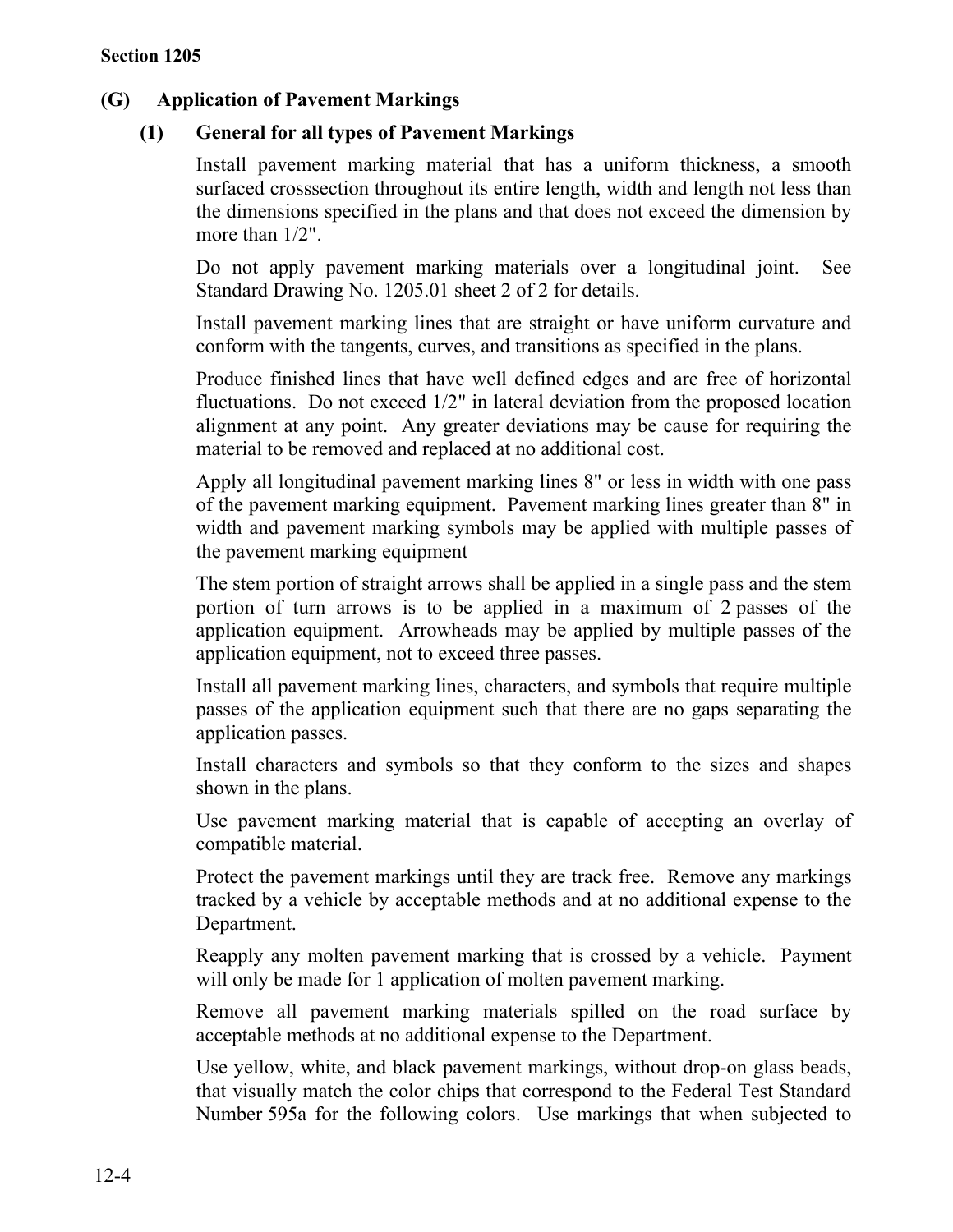accelerated weathering as described in U.S. Federal Specification No. (TT-P-115F) are within the tolerance limits of the color chips listed below:

| WHITE:        | Color 17886 |
|---------------|-------------|
| YELLOW:       | Color 13538 |
| <b>BLACK:</b> | Color 37038 |

#### **(2) Glass Bead/Element Application**

Drop-On: Method where glass beads are dispensed by a pressurized mechanical feed or high pressure means onto the pavement marking as it is applied to the pavement. Drop-On bead dispensing for symbols and characters may be accomplished by gravitational methods such as hand scattering.

#### **(3) Maintenance**

See *Construction Manual*, Section 12, for details.

#### **(H) Observation Period**

Maintain responsibility for the pavement markings for a 180 day observation period beginning upon the satisfactory completion of all work required in the plans. Guarantee the markings under the payment and performance bond in accordance with Article 105-17.

Have traffic operating on the facility during the entire 180 day observation period unless otherwise directed.

During the 180 day observation period provide pavement marking material that shows no signs of failure due to blistering, excessive cracking, chipping, bleeding, staining, discoloration, oil content of the pavement materials, smearing or spreading under heat, deterioration due to contact with grease deposits, oil, diesel fuel, gasoline drippings, spilling, poor adhesion to the pavement materials, loss of reflectivity, vehicular damage, or normal wear.

Replace, at no additional expense to the Department, any pavement markings that do not perform satisfactorily under traffic during the 180 day observation.

#### **(I) Removal of Pavement Markings**

This work includes the removal of all types of pavement marking lines, symbols, and characters including removal for long life marking preparation. This work does not include removal of removable tape pavement markings.

Remove pavement marking lines, characters, and symbols by acceptable methods to the Engineer that will not materially or structurally damage the surface or the texture of the pavement. Leave the pavement surface in a condition that will not mislead or misdirect the motorist.

Where existing pavement markings are to be removed and replaced by other pavement markings, do not begin removal until adequate provisions have been made to complete the installation of the replacement markings. Remove pavement markings such that the surface is in proper condition for adequate bonding of the new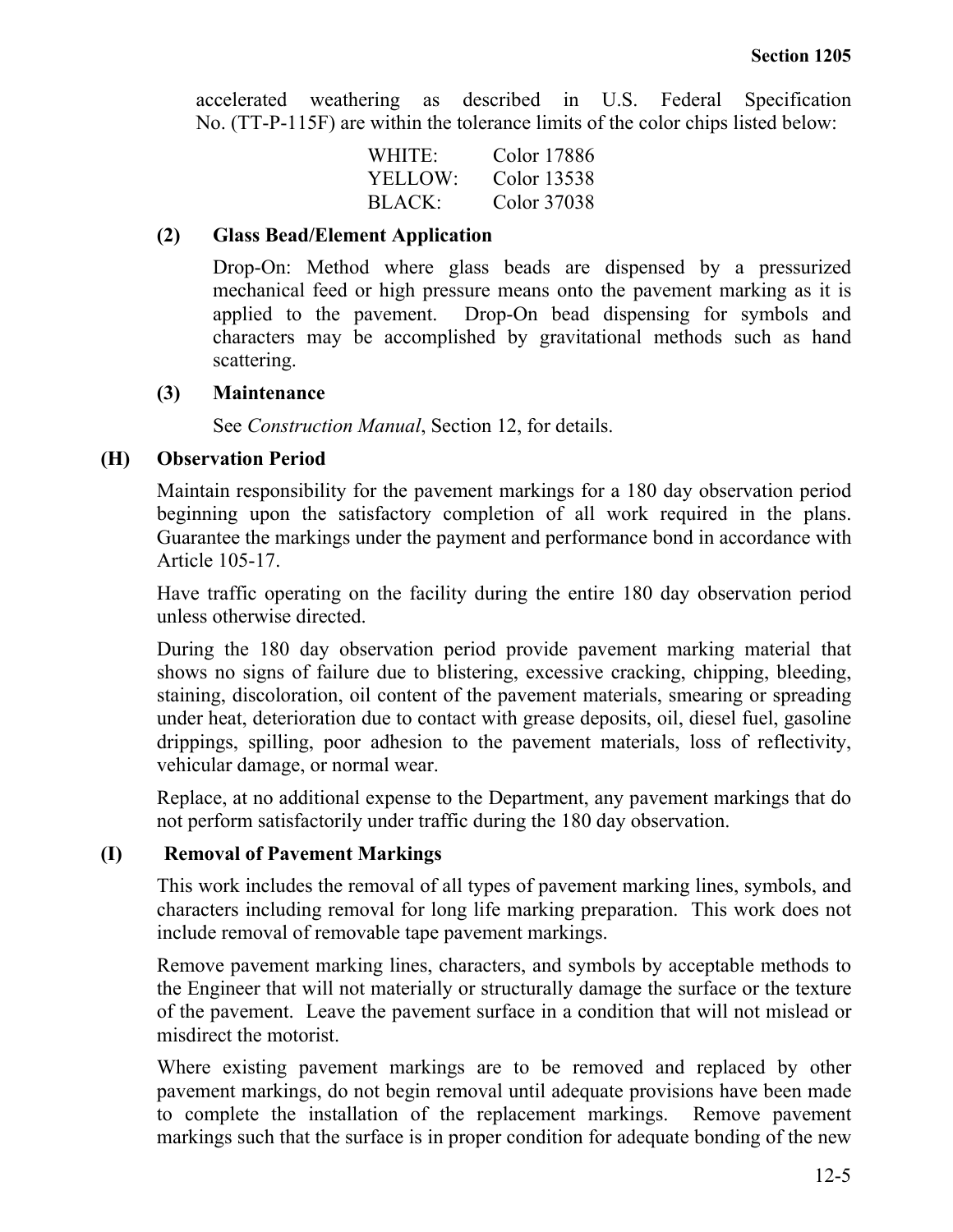markings. Promptly remove any material deposited on the pavement as a result of removing pavement markings as the work progresses by acceptable methods. Provide the equipment necessary to control dust and the accumulation of debris resulting from the removal process. The removal equipment shall provide dust control and the capture of the removed material shall be done utilizing a separate vacuum equipped vehicle or other approved system. Perform the recovery process within the same operation as the removal. Do not let traffic use the lane where the removal is taking place until the recovery system is finished. Should the recovery system fail, cease removal operations until the recovery system is properly operating. The Contractor is responsible for all cleanup and proper disposal of all removed debris from the project site.

When using a grinding method for pavement removal, the equipment shall have multiple heads working in tandem to provide adequate preparation of the surface to accept the new marking material.

Do not apply polyurea pavement markings over existing pavement marking materials having less adherence than the polyurea. Application over existing pavement marking materials other than polyurea will require the existing pavement marking material to be removed, so that a minimum of 85 percent of the existing pavement marking is removed. However, if pavement is less than 6 months old and one 15 mils application of paint was placed on the pavement initially, do not remove the existing paint pavement markings.

Do not apply thermoplastic pavement markings over existing pavement marking materials having less adherence than the thermoplastic. Application over existing pavement marking materials other than thermoplastic will require the existing pavement marking material to be removed so that a minimum of 85 percent of the existing pavement marking surface is removed. Before applying thermoplastic pavement markings over the existing thermoplastic pavement markings, remove a minimum of 25 percent of the oxidized existing thermoplastic. However, if pavement is less than 6 month old and one 15 mil application of paint was placed on the pavement initially, do not remove the existing paint pavement markings.

Use black color #37038 in paint or tape, as determined by Contractor, to cover any remaining conflicting pavement marking after removal from asphalt pavement surfaces. Do not use black paint or tape on concrete pavement surfaces. The black paint will not have a defined shape or edges with a width not exceeding double of the existing lines. No direct payment will be made for black paint or tape.

#### **(J) Pavement Marking Installer Qualifications**

Have at least one member of every pavement marking crew certified through the NCDOT Pavement Marking Technician Certification Process. Keep the certification current throughout the life of the project. The certified crewmember is not required to be the same person throughout the life of the contract.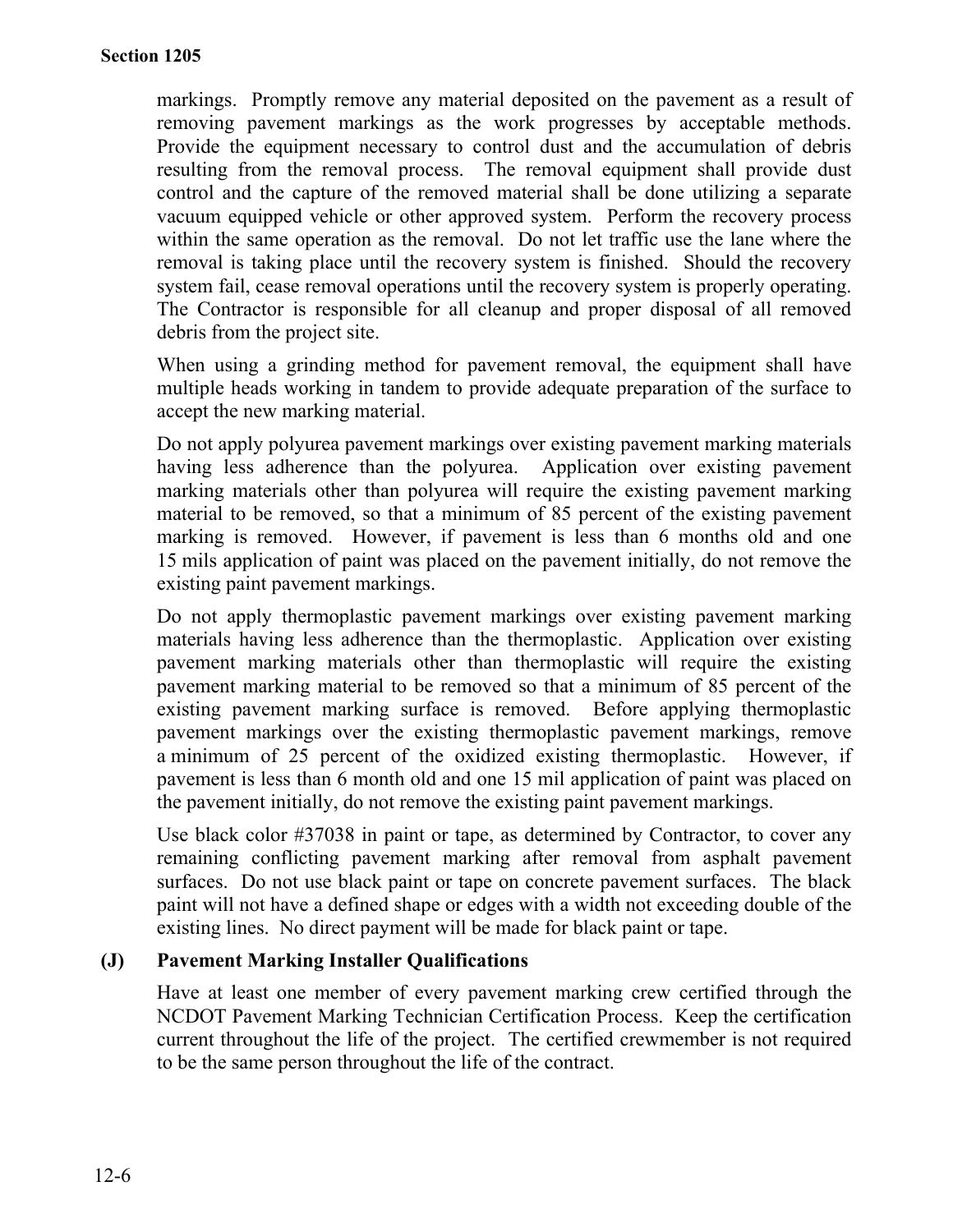# **1205-4 THERMOPLASTIC (Alkyd/Maleic)**

#### **(A) Application Equipment**

Use equipment to install hot thermoplastic pavement marking material that includes the following features:

Premelting Kettle: oil-jacketed or air-jacketed utilized for uniform heating and melting of the thermoplastic material. Use a kettle that is equipped with an automatic thermostat control device to provide positive temperature control and continuous mixing and agitation of the thermoplastic material. Do not premelt thermoplastic material in handliner type equipment.

Applicator Storage Kettle: Equip long line pavement marking vehicles with an automatic thermostat control device to maintain the thermoplastic material at the application temperature and provide continuous mixing and agitation of the thermoplastic material during installation. Construct the equipment so that all mixing and conveying parts, up to and including the application apparatus, maintains the thermoplastic pavement marking material at the specified installation temperature and which has a capacity of a minimum of 1500 lbs. of molten thermoplastic pavement marking material. Hand transfer is not allowed.

Hand Liner type application vehicles may contain the premelting and applicator storage functions in the same kettle. Agitation and mixing can be done manually. Drag box type and bucket type application is not allowed.

Use premelting and applicator storage kettles that meet the requirements of the National Board of Fire Underwriters, the National Fire Protection Association, and State and local authorities.

Use application equipment that is constructed to assure continuous uniformity in the thickness and width of the thermoplastic pavement marking.

Use application equipment that provides multiple width settings ranging from 4" to 12" and multiple thickness settings to achieve the pavement marking thickness ranging from 0.090" to 0.120". Special thickness equipment may be required for in lane or shoulder transverse rumble strip pavement markings.

Do not use spray thermoplastic unless approved by the Work Zone Traffic Control Unit.

#### **(B) Weather Limitations and Seasonal Limitations**

Do not apply thermoplastic pavement markings on existing or new pavements unless the ambient air temperature and the temperature of the pavement is 50°F or higher.

Do not apply thermoplastic pavement markings between the dates specified below:

| East of I-95                       | December 15 and the following March 16 |
|------------------------------------|----------------------------------------|
| East of I-77 to and including I-95 | November 30 and the following April 1  |
| West of and including I-77         | November 15 and the following April 16 |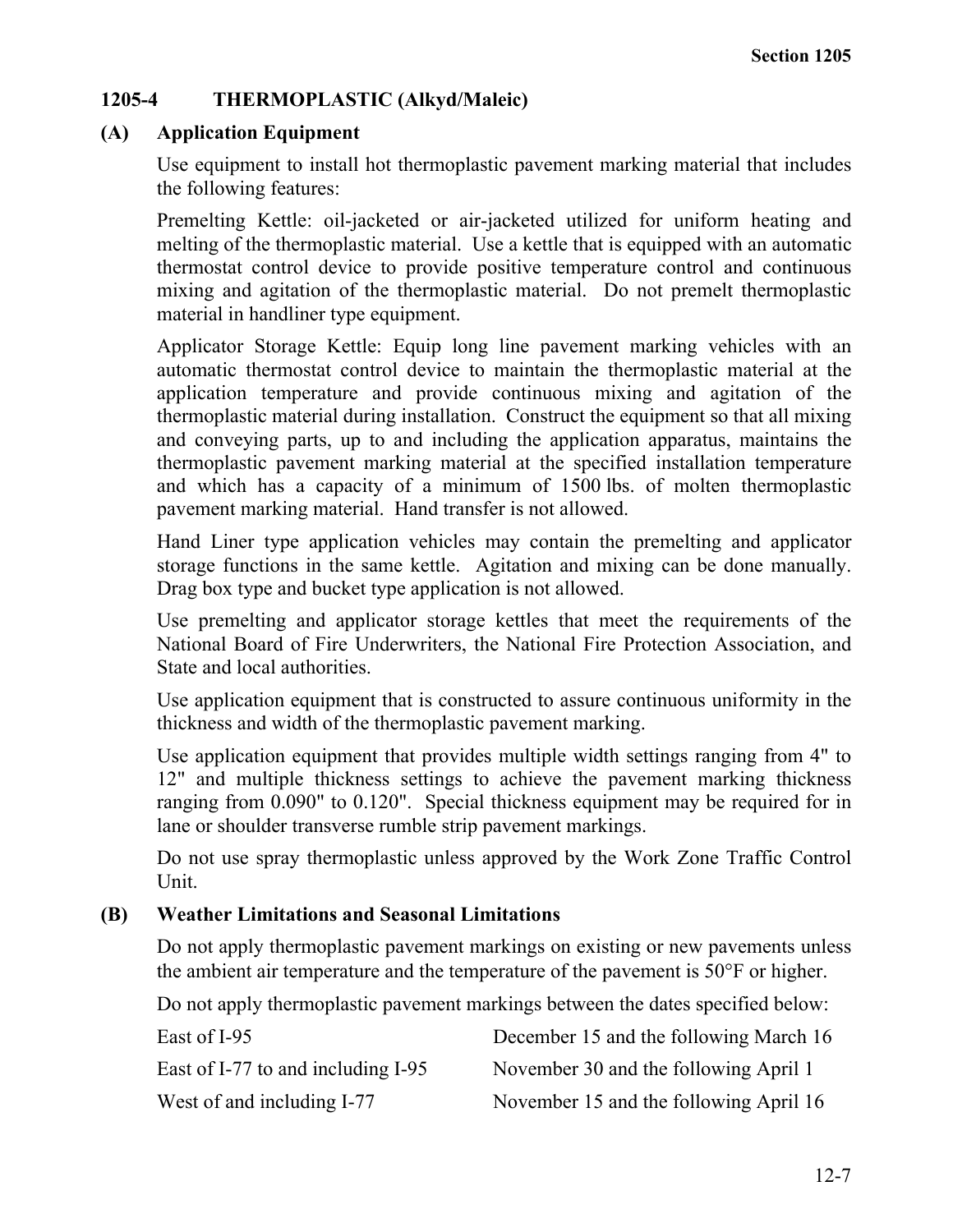Exception to the above: When traffic is maintained on a portion of roadway and thermoplastic pavement marking will not be placed within 30 calendar days due to seasonal limitations, place pavement marking paint and beads in accordance with Subarticle 1205-8(C).

#### **(C) Application**

Use only thermoplastic markings that are of the hot, machine applied type. Apply Alkyd/Maleic thermoplastic pavement markings by extrusion methods only. Extrusion may be accomplished using either conventional extrusion equipment or ribbon gun extrusion devices.

Apply Drop-on Beads uniformly to the surface of the molten thermoplastic material so that the beads are partially embedded and at a rate to immediately obtain the minimum reflectance values. At the time of installation, produce in place markings with the minimum retroreflective values shown below, as obtained with a LTL 2000 Retroreflectometer or Department approved mobile retroreflectometer. Maintain the retroreflective values shown below for a minimum of 30 days from the time of placement of the marking material.

# **White: 375 mcd/lux/m2 Yellow: 250 mcd/lux/m2**

Ensure that the marking is uniformly retroreflective upon cooling and has the ability to resist deformation caused by traffic throughout its entire length.

A thin layer of pavement marking paint at the proper width may be placed prior to applying the thermoplastic markings. If this option is chosen, when not specified in the plans or by the Engineer, direct payment for the paint will not be made. Cover any such thin layer of pavement marking paint with thermoplastic pavement marking within 30 calendar days of placement. Apply the thin layer of pavement marking paint and beads at the rate necessary to produce a dry film thickness of 5 - 8 mils. Apply drop-on glass beads at a rate of 1-3 pounds per gallon of paint.

Provide drainage openings at intervals of 250 feet in edge lines placed on the inside of curves and in edge lines on the low side of tangents. Provide openings that are a maximum of 12" and a minimum of 6" in length.

Produce a cross sectional thickness of the thermoplastic markings above the surface of the pavement as follows:

- 240 mils In-lane and shoulder-transverse pavement markings (rumble strips) may be placed in 2 passes.
- 120 mils Center lines, skip lines, transverse bands, mini-skip lines, characters, and crosswalk lines.
- 90 mils Edge lines, gore lines, diagonals, and arrow symbols.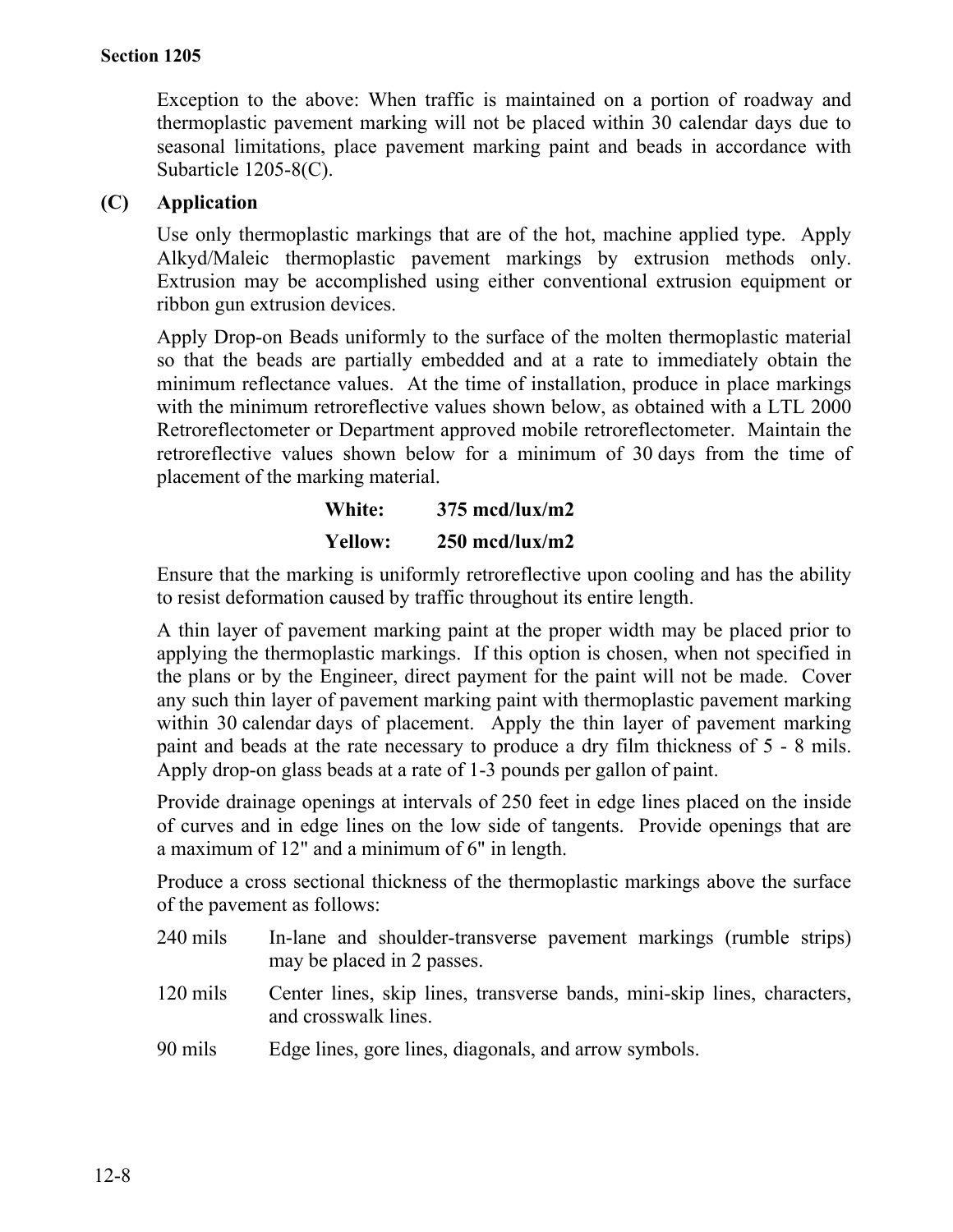#### **(D) Observation Period:**

Retroreflective measurements will be taken within 30 days prior to the end of the 180 day observation period. Maintain minimum retroreflective values as shown below throughout the 180 day observation period.

| White:         | $325 \text{ med/lux/m2}$              |
|----------------|---------------------------------------|
| <b>Yellow:</b> | $200 \text{ med}/\text{lux}/\text{m}$ |

At the end of the Observation Period, the thermoplastic pavement marking material shall be within 10 mils of the initial pavement marking thickness as required in the plan. Take the thickness measurements as specified by Materials and Tests Unit Procedure PM-1.0. See the *Construction Manual* for details.

# **1205-5 POLYUREA**

#### **(A) Weather Limitations**

Do not apply polyurea pavement markings on existing or new pavements unless the ambient air temperature of the pavement is 40°F or higher.

#### **(B) Application**

Produce polyurea pavement marking lines that have a minimum dry thickness of 20 mils when placed on concrete and asphalt pavements.

Using the polyurea application equipment, apply the pavement marking materials simultaneously. Apply the polyurea resin, mixed at the proper ratio according to the manufacturer's recommendations, to the pavement surfaces within the proper application temperatures as determined by the material manufacturer. Inject reflective glass beads/elements into the molten (liquid) polyurea pavement markings.

Wait a minimum of 15 days before applying polyurea on new asphalt. Place a thin layer of pavement marking paint at the proper width prior to applying the polyurea markings during the 15 day waiting period. Apply the thin layer of pavement marking paint and beads at the rate necessary to produce a dry film thickness of 5-8 mils. Apply drop on beads at a rate of  $1 - 3$  pounds per gallon of paint. Direct payment for the pavement marking paint will not be made. Cover any such thin layer of paint with polyurea pavement marking within 30 calendar days of placement.

Apply glass beads/highly reflective elements according to manufacturer's recommendations. At the time of installation, maintain the retroreflective values shown below for a minimum of 30 days from the time of placement of marking material.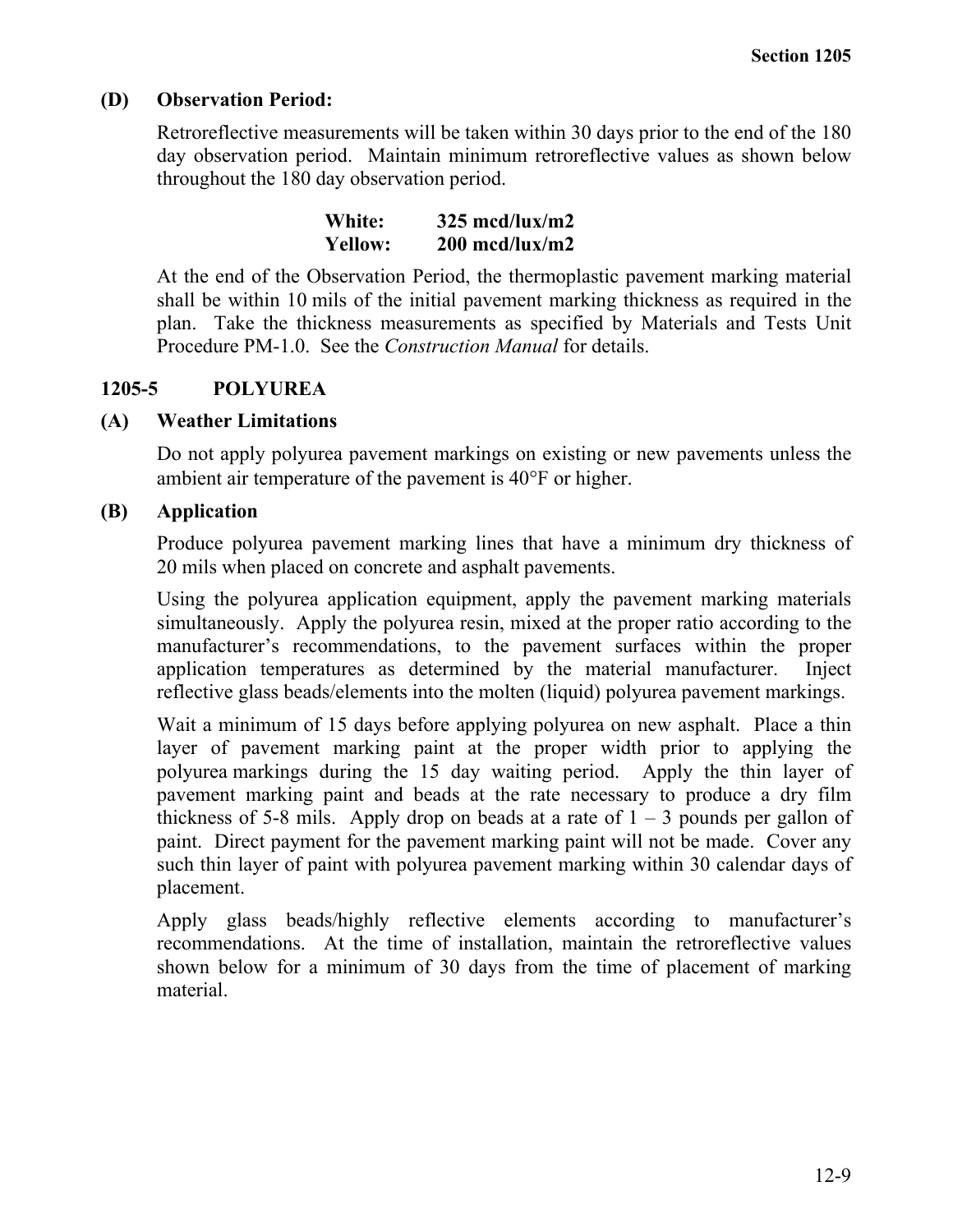#### **Standard Glass Beads**

| White  | $375 \text{ med/lux/m2}$              |
|--------|---------------------------------------|
| Yellow | $250 \text{ med}/\text{lux}/\text{m}$ |

#### **Highly Reflective Elements**

| White:  | $800 \text{ med}/\text{lux}/\text{m}$ 2 |
|---------|-----------------------------------------|
| Yellow: | $500 \text{ med}/\text{lux}/\text{m}$   |

Produce marking that, upon curing, is uniformly reflectorized and has the ability to resist deformation caused by traffic throughout its entire length.

The Contractor shall be certified by the manufacturer of the polyurea pavement marking material to install the manufacturer's material. Provide at least one member of each crew that completed this training. Furnish the Engineer written confirmation of the training from the material manufacturer prior to beginning work. Have the manufacturer's technical representative, or a manufacturer's certified representative, onsite during the entire installation of the product.

Provide a manufacturer's technical representative that is knowledgeable and familiar with the Contractor's application equipment prior to the installation of the polyurea pavement markings.

#### **(C) Observation Period**

Retroreflective measurements will be taken within 30 days prior to the end of the 180 day observation period. Maintain minimum retroreflective values shown below throughout the 180 day observation period from the time of placement of the marking material.

#### **Standard Glass Beads**

| White:  | $325 \text{ med/lux/m2}$              |
|---------|---------------------------------------|
| Yellow: | $200 \text{ med}/\text{lux}/\text{m}$ |

**Highly Reflective Elements**

| White:  | $700 \text{ med}/\text{lux}/\text{m}$   |
|---------|-----------------------------------------|
| Yellow: | $400 \text{ med}/\text{lux}/\text{m}$ 2 |

If polyurea with highly reflective elements is snowplowed during the 180 day observation period, the polyurea pavement marking materials shall meet the following minimum retroreflective values:

> White:375 mcd/lux/m2 Yellow: 250 mcd/lux/m2

#### **1205-6 COLD APPLIED PLASTIC**

#### **(A) Application Equipment**

Use mechanical application equipment, defined as a mobile pavement marking machine specifically designed for use in applying pressure sensitive pavement marking tape of varying widths up to 12". Use an applicator equipped with rollers to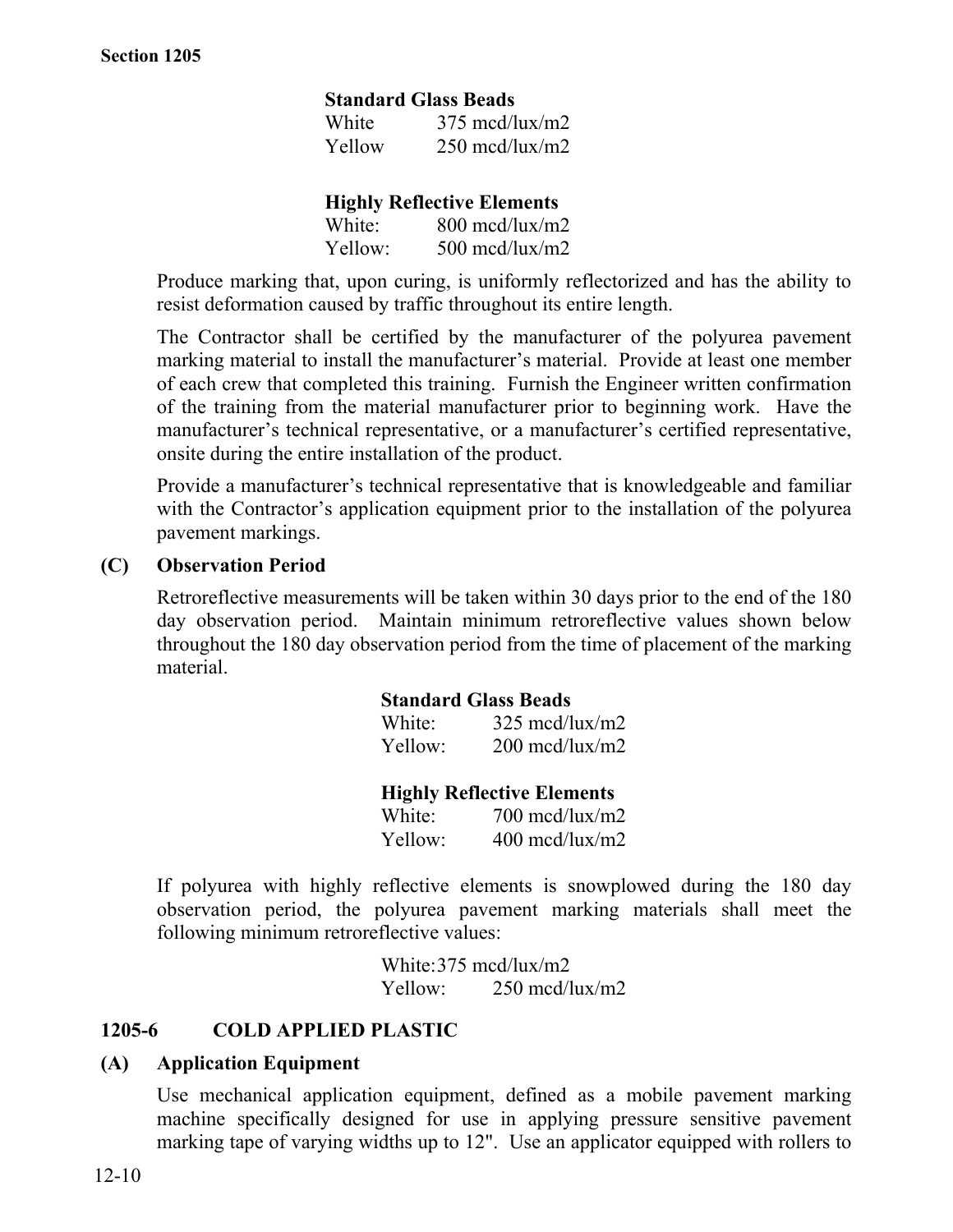provide initial adhesion of the preformed, pressure sensitive marking tape with the pavement surface. Symbols and legends may be tamped by hand but shall be rolled with a weighted roller as per the manufacturer's recommendations. Tamp the Cold Applied Plastic pavement marking material with a 200 lb. weighted roller as per the manufacturer recommendations.

Surface preparation adhesive may be required depending on the type of Cold Applied Plastic. Refer to the manufacturers' specifications before applying Cold Applied Plastic.

Most overlay tape installations should be conducted at an ambient air temperature of 60° F and rising and a surface temperature of 70° F with an overnight temperature a minimum of 40° F the night before application. Check the manufacturer's specifications for actual requirements. Install Cold Applied Plastic pavement markings at ambient air temperature and pavement surface temperature per manufacturer's specifications. Wait at least 24 hours after a rain before applying cold applied plastic pavement marking.

Cold Applied Plastic pavement markings shall be between 15 - 90 mils thick.

#### **(B) Types of Cold Applied Plastic**

At the time of installation, Cold Applied Plastic pavement markings shall meet the following:

#### **Type 1 – Permanent Standard Tape**

| White  | $400 \text{ med}/\text{lux}/\text{m}$ 2 |
|--------|-----------------------------------------|
| Yellow | $300 \text{ med}/\text{lux}/\text{m}$   |

Typically a 2 year life cycle permanent tape used on roadways with an ADT of 5000 or less.

#### **Type 2 – Permanent High Performance Tape**

| White  | $500 \text{ med}/\text{lux}/\text{m}$ |
|--------|---------------------------------------|
| Yellow | $300 \text{ med}/\text{lux}/\text{m}$ |

Material may come as one piece with a black border with yellow or white in the center. Typically a 5 year permanent tape used on roadways with an ADT greater than 5000.

#### **Type 3 – Permanent Wet Reflective High Performance Tape**

| White:  | 500 mcd/lux/m2 $-$ Dry<br>$250 \text{ mdc/lux/m2} - \text{Wet}$                |
|---------|--------------------------------------------------------------------------------|
| Yellow: | $300 \text{ med/lux/m2} - \text{Dry}$<br>$250 \text{ med/lux/m2} - \text{Wet}$ |

Wet reflective tape shall meet the above retroreflective values both wet and dry. The value measured under wet conditions shall be measured in accordance with ASTM E1710 when using a portable retroreflectometer and in accordance with ASTM E2176 Condition of Continuous Wetting.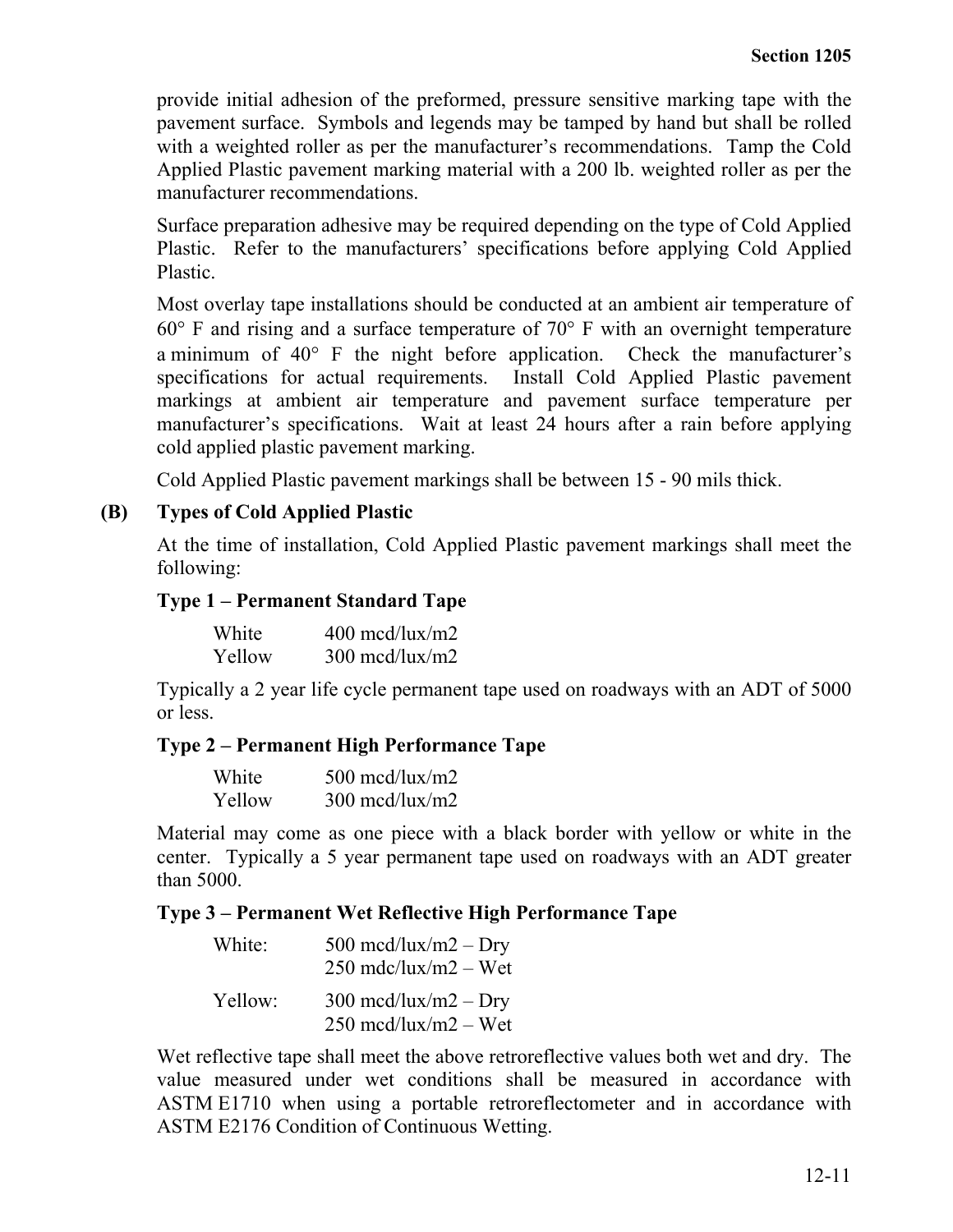# **Type 4 – Removable Tape**

| White  | $700 \text{ med}/\text{lux}/\text{m}$ |
|--------|---------------------------------------|
| Yellow | $400 \text{ med}/\text{lux}/\text{m}$ |

# **1205-7 HEATED-IN-PLACE THERMOPLASTIC**

# **(A) Application Equipment**

Apply Heated-In-Place Thermoplastic using a propane blow torch and other material as recommended by the manufacturer.

#### **(B) Weather Limitations**

Apply Heated-In-Place Thermoplastic only when ambient air temperature and pavement surface temperature is 32°F and rising.

#### **(C) Applications**

Apply Heated-In-Place Thermoplastic per manufacturer's specifications. The manufacturer shall certify the Installer of Heated-In-Place Thermoplastic. See the *Construction Manual* for details.

The Contractor may choose to use Heated-In-Place Thermoplastic symbols, characters, and transverse lines in lieu of molten thermoplastics pavement markings at no additional cost to the Department.

Produce a cross sectional thickness of installed Heated-In-Place thermoplastic markings above the surface of the pavement after installation and upon cooling as follows:

- 240 mils In lane and shoulder transverse pavement markings rumble strips may be placed in 2 passes.
- 120 mils Center-lines, skip lines, transverse bands, mini-skip lines, characters, and crosswalk lines.

90 mils edge lines, gore lines, diagonals, and arrow symbols.

For initial minimum retroreflective value requirements, see Subarticle 1205-4(C).

#### **(D) Observation Period**

See Subarticle 1205-4(D).

#### **1205-8 PAINT**

#### **(A) Application Equipment**

The equipment to apply paint to pavements shall be a truck mounted pneumatic spray machine with suitable arrangements of atomizing nozzles and controls to obtain the specified markings. Paint pavement markings application equipment shall be capable of placing double solid lines, single solid lines, intermittent skip lines, or a combination of solid and intermittent skip lines in a single pass. This equipment shall also have an internal timing mechanism for measurement and controlled output of required line lengths.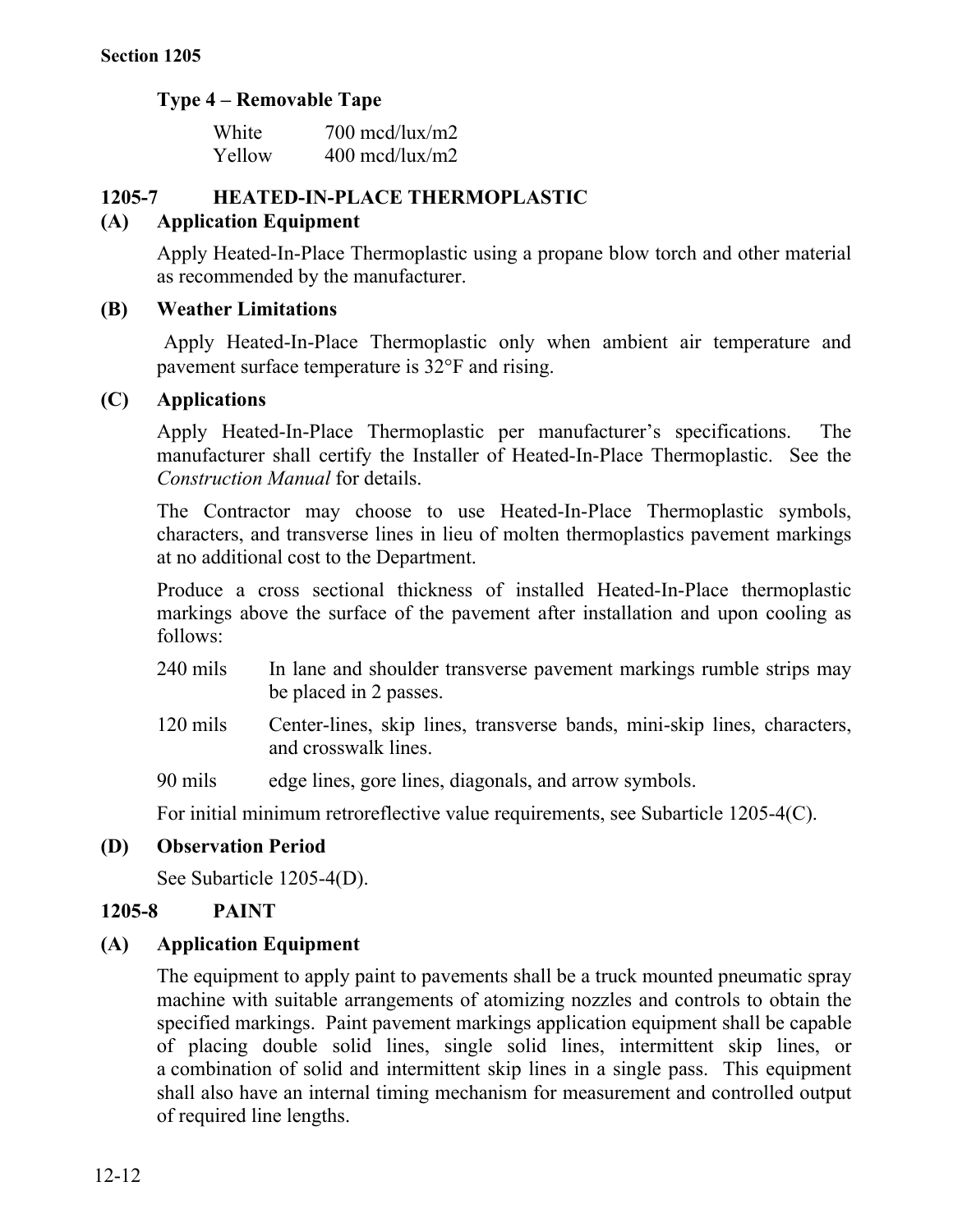The paint applicator equipment shall have at least two paint tanks with a minimum 60 gallon capacity and one tank for glass beads with a minimum of 500 lb. capacity. The pneumatic spray guns used for hand held paint pavement marking application shall be operable from the application truck. All metal parts that hold or transfer paint pavement marking material shall be stainless steel. The paint trucks shall be equipped with quick action valves. The required gauges and pressure regulators shall be conveniently located and in full view and reach of the operator. Paint strainers are required in paint supply lines.

The paint applicator shall be equipped with a dispenser for the glass beads as described in Subarticle 1205-3(B)(2). Provide a glass bead dispenser that operates automatically and simultaneously with the paint applicator through the same mechanism and that is capable of adjustment and designed to provide uniform flow over the full length and width of the stripe as specified in Subarticle 1205-3(G)(2).

Provide pneumatic spray guns for hand application of detail markings, symbols, and legends. A hand operated push type applicator with a glass bead dispenser may be used of radii and/or parking spaces.

#### **(B) Weather Limitations**

Apply paint only when the ambient air temperature and pavement surface temperatures are a minimum of 40°F and rising and a maximum of 160°F.

#### **(C) Application**

Final pavement marking applications of paint shall be placed in two applications of 15 mils wet each. Apply the second application of paint upon sufficient drying time of the first. Each application of paint shall consist of drop-on beads applied at a rate to immediately obtain the minimum retroreflective values. Take the thickness measurements as specified by Materials and Tests unit Procedure 1.0. See the *Construction Manual* for details.

When paint is required by the Engineer or Traffic Control Plan for temporary pavement markings during temporary traffic patterns, apply one application of paint at 15 mils wet. If the temporary traffic pattern will last longer than six months, apply a second application of paint six months after the initial application. Additional applications of paint at 15 mils wet may be applied every six months as directed by the Engineer or Traffic Control Plan.

For each 15 mil application of paint, apply drop-on beads uniformly to the surface of the paint material at a rate to immediately obtain the minimum retroreflective values. At the time of installation, produce in-place markings with the minimum retroreflective values shown below, as obtained with a LTL 2000 Retroreflectometer or Department approved 30m mobile retroreflectometer. Maintain the retroreflective values shown below for a minimum of 30 days from the time of placement of the marking material.

| White  | 225 mcd/lux/m <sup>2</sup> |
|--------|----------------------------|
| Yellow | 200 mcd/lux/m <sup>2</sup> |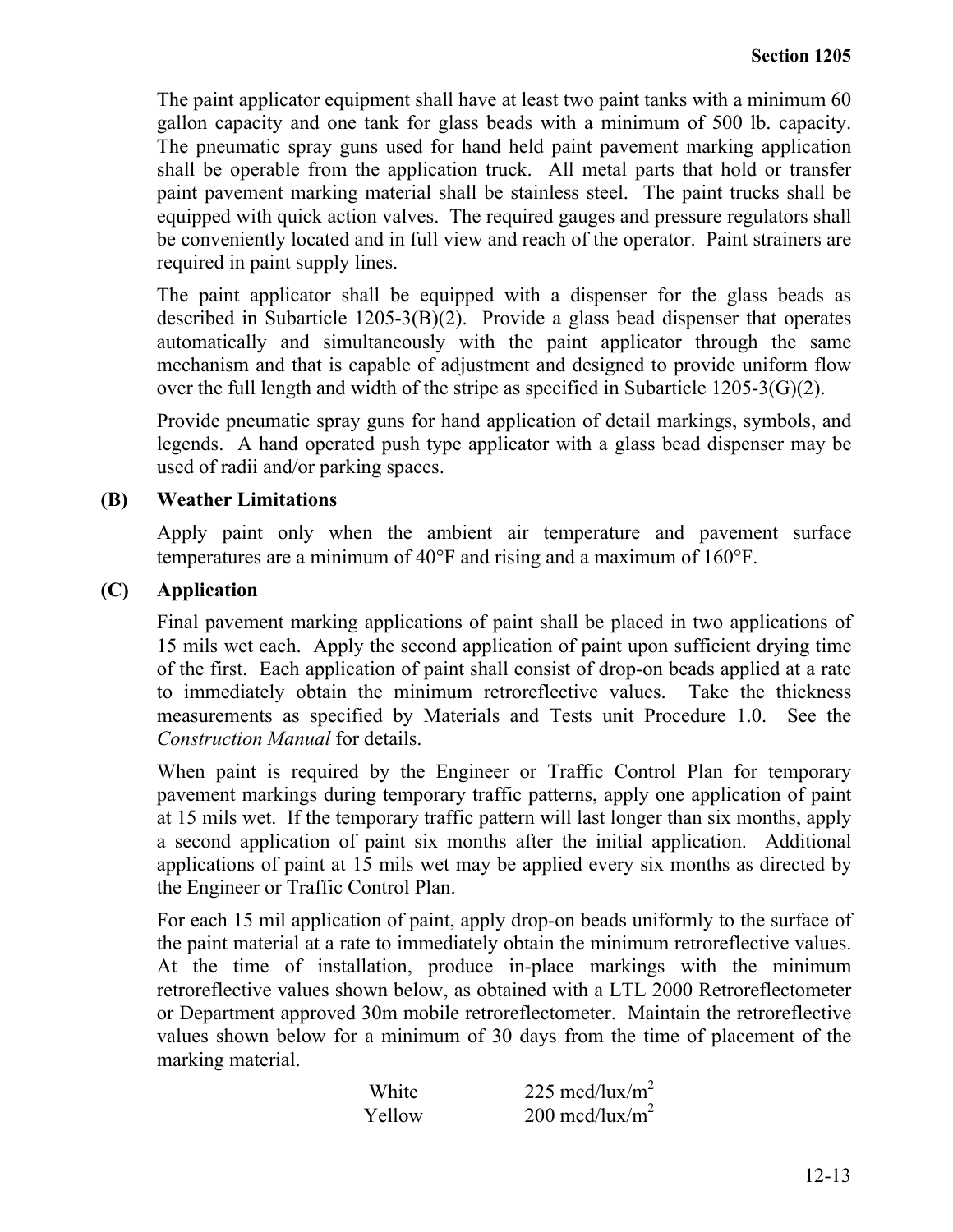Make sure that the marking is uniformly retroreflectorized upon drying.

#### **(D) Observation Period**

Measurements will be taken within 30 days prior to the end of the 180 day Observation Period. Maintain minimum retroreflective values shown below for a minimum of 180 days from the time of placement of the marking material.

> White:200 mcd/lux/m2 Yellow: 180 mcd/lux/m2

#### **1205-9 MAINTENANCE**

Replace pavement markings that prematurely deteriorate, fail to adhere to the pavement, lack reflectorization, or are otherwise unsatisfactory, during the life of the project or during the 180 day observation period as determined by the Engineer at no cost to the Department.

Upon notification from the Engineer, winterize the existing pavement markings on the project by placing an additional application of markings. The markings shall be suitable for use in winter periods whether in a temporary or final pattern. Payment will be made under the pay item for the type of marking placed.

#### **1205-10 MEASUREMENT AND PAYMENT**

*Pavement Marking Lines* will be measured and paid for as the actual number of linear feet of pavement marking lines that have been satisfactorily placed and accepted by the Engineer. The quantity of solid lines will be the summation of the linear feet of solid line measured end-to-end of the line. The quantity of skip or broken lines will be the summation of the linear feet derived by multiplying the nominal length of a line by the number of marking lines satisfactorily placed.

*Pavement Marking Symbols* will be measured and paid for as the actual number of pavement marking symbols that have been satisfactorily placed and accepted by the Engineer.

*Pavement Marking Characters* will be measured and paid for as the actual number of characters satisfactorily placed and accepted by the Engineer. A character is considered to be one letter or one number of a word message.

*Removal of Pavement Marking Lines* will be measured and paid for as the actual number of linear feet of pavement marking lines that have been satisfactorily removed and accepted by the Engineer. The quantity of solid lines will be the summation of the linear feet of solid line measured end-to-end of the line. The quantity of skip or broken lines will be the summation of the linear feet derived by multiplying the nominal length of a line by the number of marking lines satisfactorily removed. No payment will be made for the removal of removable pavement marking tape.

*Removal of Pavement Marking Symbols & Characters* will be measured and paid for as the actual number of pavement marking symbols and characters that have been satisfactorily removed and accepted by the Engineer.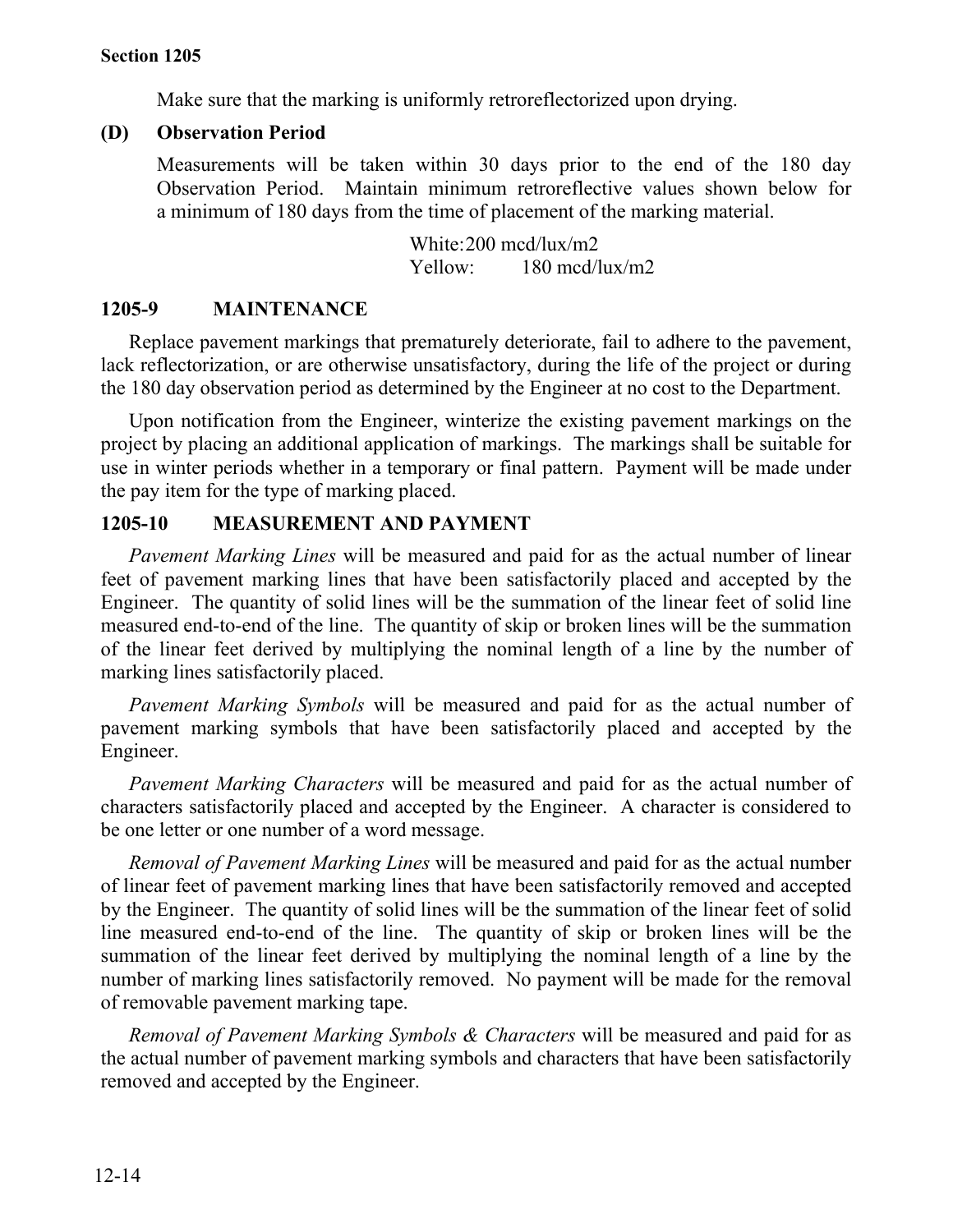*Curing Compound Removal, Lines* will be measured and paid for as the actual number of linear feet of pavement surface from which the curing compounds are satisfactorily removed. Measurement will be made along the surface of the pavement.

*Curing Compound Removal, Symbols & Characters* will be measured and paid for as the actual number of symbols and characters for which the curing compound has been satisfactorily removed.

Payment at the contract unit price for the various items in the contract will be full compensation for all the items covered by this section. No direct payment will be made for: the work involved in applying the lines, including surface preparation; reapplication of molten pavement marking crossed by a vehicle; and removal of all pavement marking materials spilled on the roadway surface.

Payment will be made under:

| Pay Item                                                        | Pay Unit    |
|-----------------------------------------------------------------|-------------|
| Paint Pavement Marking Lines, "                                 | Linear Foot |
| Thermoplastic Pavement Marking Lines, ", mils                   | Linear Foot |
| Polyurea Pavement Marking Lines; "                              | Linear Foot |
| Cold Applied Plastic Pavement Marking Lines, Type __ ( __"):    | Linear Foot |
| Heated-In-Place Thermoplastic Pavement Marking Lines, with mils | Linear Foot |
| <b>Paint Pavement Marking Symbols</b>                           | Each        |
| Thermoplastic Pavement Marking Symbols, mils:                   | Each        |
| <b>Polyurea Pavement Marking Symbols</b>                        | Each        |
| Cold Applied Plastic Pavement Marking Symbols, Type             | Each        |
| Heated-In-Place Thermoplastic Pavement Marking Symbols, mils    | Each        |
| <b>Paint Pavement Marking Characters</b>                        | Each        |
| Thermoplastic Pavement Marking Characters, mils                 | Each        |
| <b>Polyurea Pavement Marking Characters</b>                     | Each        |
| Cold Applied Plastic Pavement Marking Characters, Type          | Each        |
| Heated-In-Place Pavement Marking Characters mils                | Each        |
| Removal of Pavement Marking Lines, "                            | Linear Foot |
| Removal of Pavement Marking Symbols & Characters                | Each        |
| Curing Compound Removal, Lines                                  | Linear Foot |
| Curing Compound Removal, Symbols & Characters                   | Each        |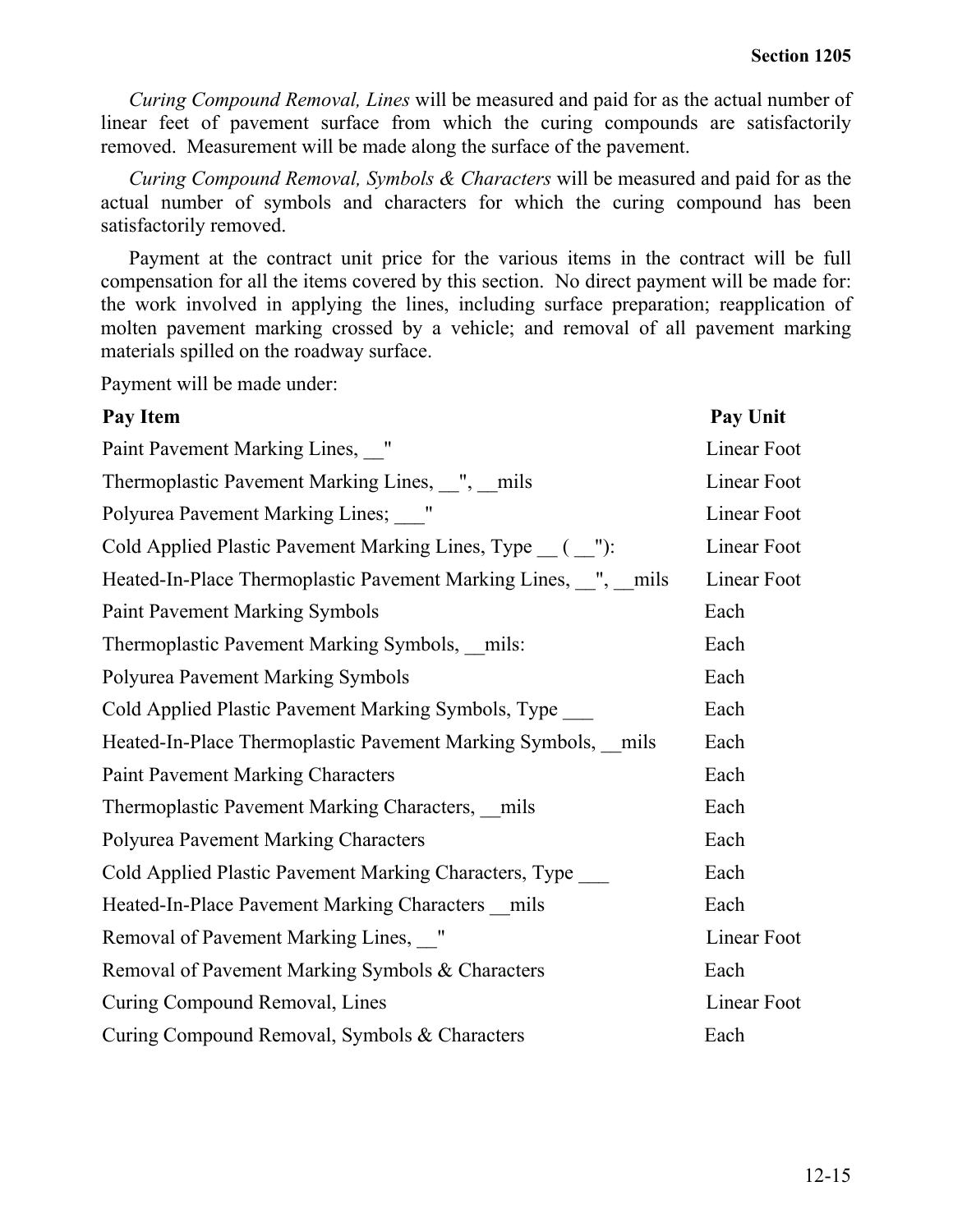# **SECTION 1250 GENERAL REQUIREMENTS FOR PAVEMENT MARKERS**

#### **1250-1 DESCRIPTION**

Furnish and place pavement markers in accordance with the contract.

# **1250-2 MATERIALS**

#### **(A) General**

Refer to Division 10:

#### **Item Section**

Pavement Markers 1086

# **(B) Material Qualifications**

Use pavement markers that are on the Department's Approved Products List, are traffic qualified by the Traffic Control Unit and have been evaluated by NTPEP.

# **(C) Historical Performance**

Historical performance of the pavement markers will be used in determining future use of the pavement markers by the Department, even if the pavement markers have been traffic qualified. Poor past or poor current performance of pavement markers at any site, whether or not related to a specific contract may be grounds for nonacceptance of a product on any project under contract.

#### **1250-3 CONSTRUCTION METHODS**

#### **(A) Weather Limitations**

Do not install pavement markers or replacement reflectors if moisture tests performed on the pavement indicate the presence of moisture on the pavement surface or on the pavement marker. Install all pavement marker adhesives as required by the manufacturer's specifications for weather and temperature limitations.

#### **(B) Preparing for installation**

Ensure that the pavement, pavement markers, and replacement lens are free of dirt, dust, oil, grease, moisture, curing compound, loose or unsound layers, or any other material that would interfere with proper bonding of the marker to the pavement or the lens to the marker. Use methods approved by the Engineer for this preparation.

# **(C) Removal of Existing Pavement Markers**

Remove existing pavement markers prior to overlaying an existing roadway with pavement. Repair the pavement by filling holes as directed. When traffic patterns are changed, remove pavement markers that conflict with the new traffic pattern prior to switching traffic to the new traffic pattern.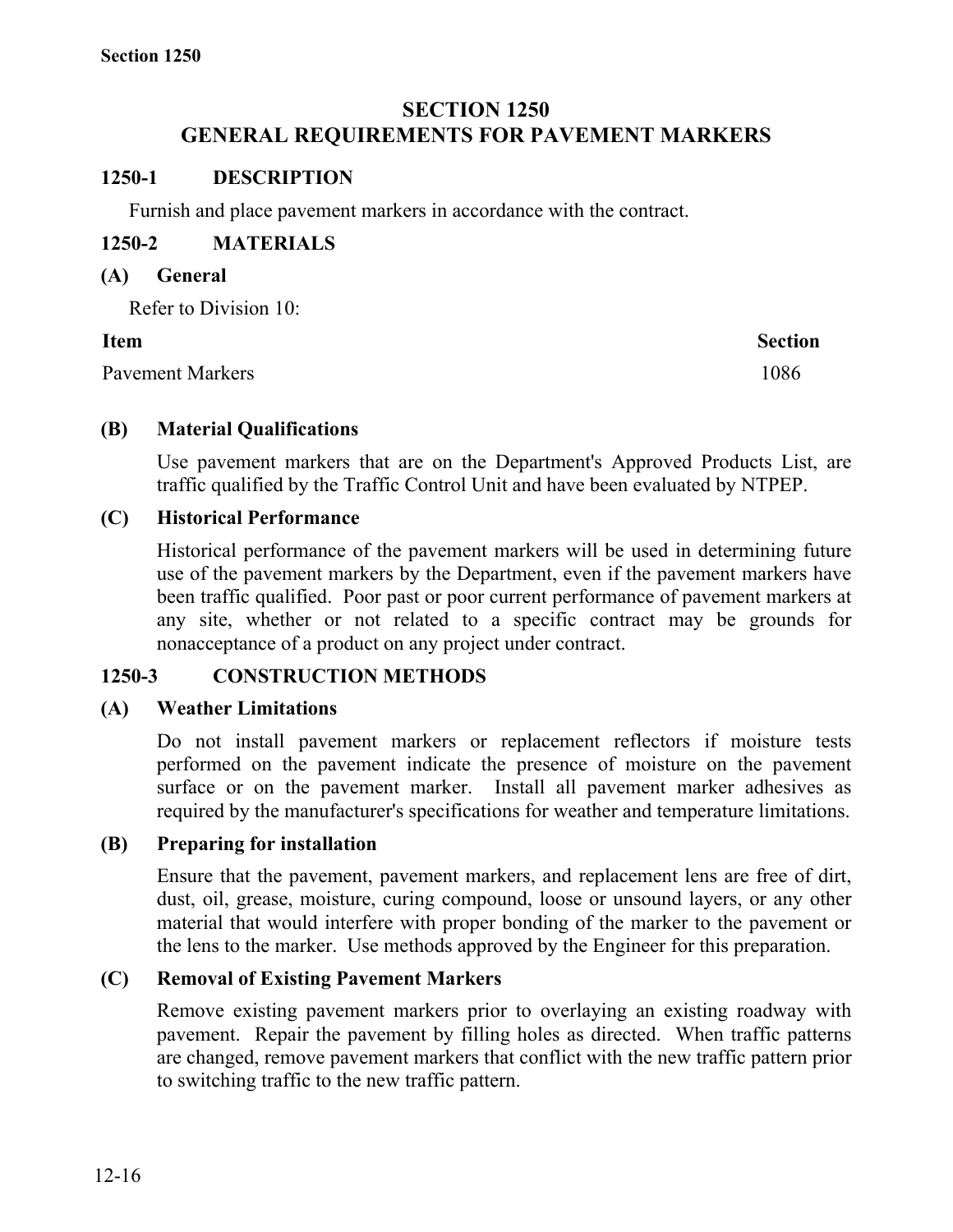Properly dispose of the removed pavement markers. No direct payment will be made for removal of existing pavement markers or repair of pavement, as such work will be considered incidental to other items in the contract.

#### **(D) Installation**

#### **(1) General**

Install all pavement markers and adhesives per manufacturer's specifications.

# **(2) Color**

Ensure that the color of the reflector corresponds to the pavement marking that the marker supplements. Red reflectors may be required in combination with crystal or yellow reflectors to indicate wrong way movement when viewed in the direction opposing the flow of traffic.

# **(3) Appearance**

Remove any adhesive from the reflective lens of the marker; otherwise, replace the reflector lenses of a snowplowable pavement marker or the entire raised pavement marker.

# **(4) Spacing**

Space pavement markers as shown in the plans. Position pavement marker lenses perpendicular to the flow of traffic as shown in the Standard Drawings. Adjust marker longitudinal spacing up to 1 foot in either direction and/or adjust marker lateral spacing up to 3" to avoid installation of the marker at a pavement construction joint or surface defect. If a marker can not be relocated as described above, do not install the affected marker.

# **(E) Pavement Marker Installer Qualifications**

Have at least one member of every pavement marker crew certified through the NCDOT Pavement Marking Technician Certification Process. Keep the certification current throughout the life of the project. The certified crewmember is not required to be the same person throughout the life of the contract.

# **SECTION 1251 RAISED PAVEMENT MARKERS**

# **1251-1 DESCRIPTION**

Furnish, install, maintain and remove temporary and permanent raised pavement markers in accordance with the contract.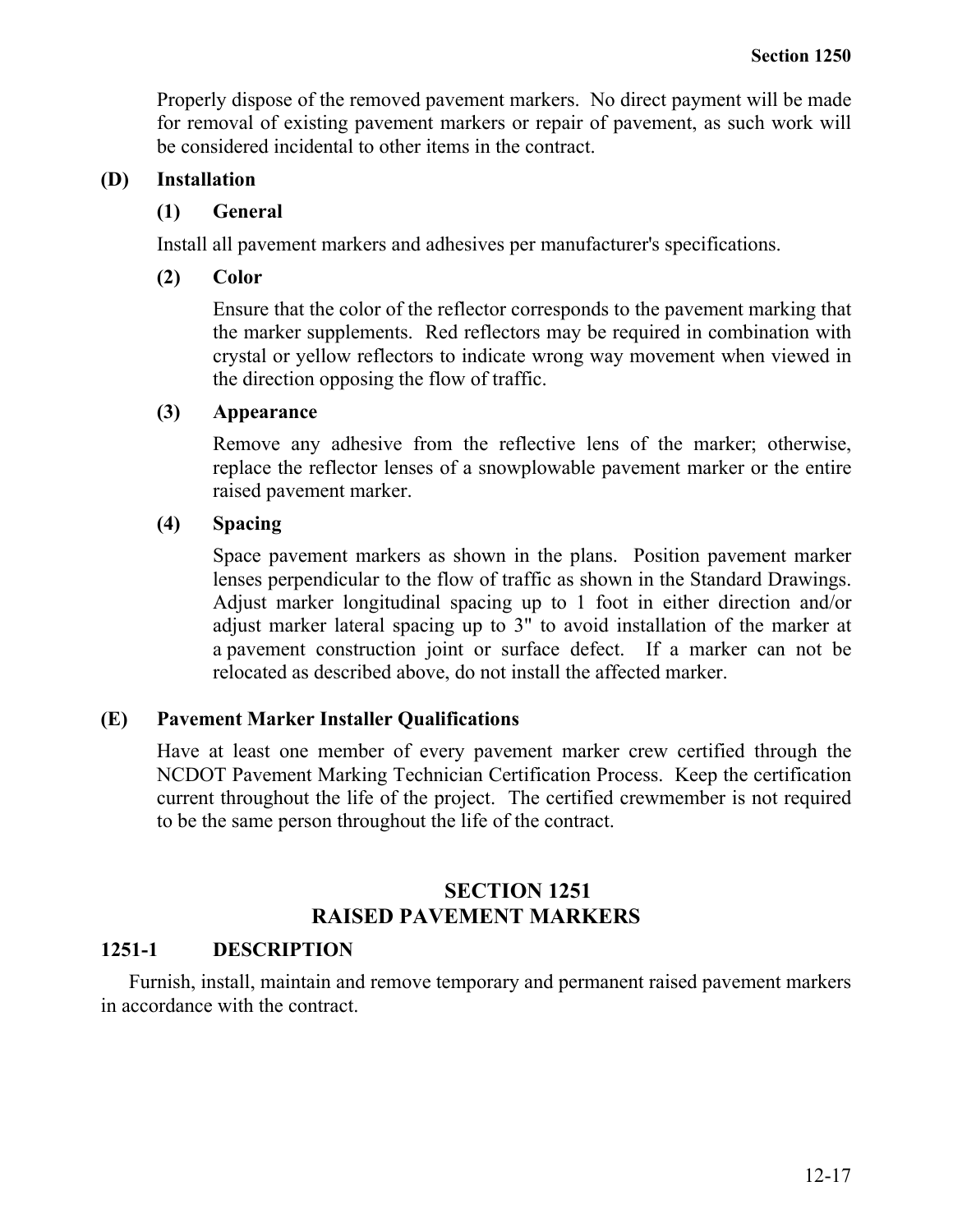# **1251-2 MATERIALS**

Refer to Division 10:

| <b>Item</b>                              | <b>Section</b> |
|------------------------------------------|----------------|
| <b>Temporary Raised Pavement Markers</b> | 1086-1         |
| <b>Permanent Raised Pavement Markers</b> | 1086-2         |

#### **1251-3 CONSTRUCTION METHODS**

Install temporary raised pavement markers on the nonfinal pavement surfaces with epoxy, pressure sensitive adhesives or hot bitumen adhesives.

Install permanent raised pavement markers using a hot bitumen adhesive in accordance with Article 1081-7.

On final pavement surfaces, install temporary raised pavement markers using a pressure sensitive adhesive or hot bitumen adhesive. When using a pressure sensitive adhesive, install a primer/sealer when required by the manufacturer's specifications.

# **1251-4 MAINTENANCE**

Maintain all installed temporary raised pavement markers. Replace all damaged or missing temporary raised pavement markers if any of the following occurs:

Three segment failures occur in any roadway section.Three consecutive damaged or missing markers in any group of seven represents a segment failure.

Twenty percent of the markers in any roadway section are damaged or missing.

Engineer determines replacement is necessary.

Replace markers from the time of the initial installation up to 180 days at no cost to the Department. After 180 days, any marker replacement not caused by the Contractor's negligence or material failure will be paid for in accordance with Article 1251-5.

Maintain all installed permanent raised pavement markers prior to acceptance.

# **1251-5 MEASUREMENT AND PAYMENT**

*Temporary Raised Pavement Markers* will be measured and paid for as the actual number of temporary raised pavement markers that have been satisfactorily placed and accepted by the Engineer.

*Permanent Raised Pavement Markers* will be measured and paid for as the actual number of permanent raised pavement markers that have been satisfactorily placed and accepted by the Engineer.

Payment will be made under:

| Pay Item                                 | Pay Unit |
|------------------------------------------|----------|
| <b>Temporary Raised Pavement Markers</b> | Each     |
| <b>Permanent Raised Pavement Markers</b> | Each     |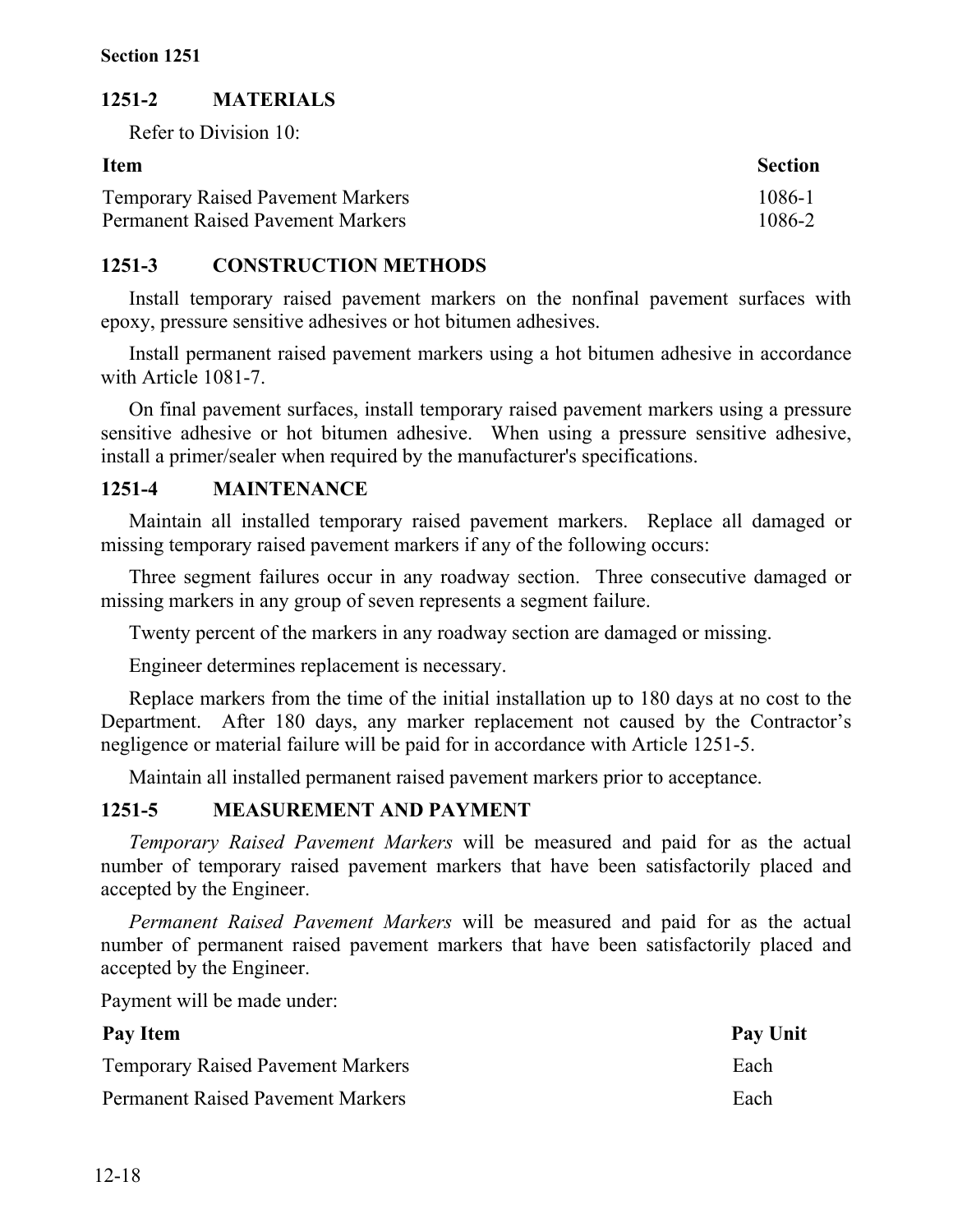#### **SECTION 1253 SNOWPLOWABLE PAVEMENT MARKERS**

#### **1253-1 DESCRIPTION**

Furnish, install and maintain snowplowable pavement markers in accordance with the contract.

#### **1253-2 MATERIALS.**

Refer to Division 10:

Snowplowable Pavement Markers 1086-3

**Item Section** 

# **1253-3 CONSTRUCTION METHODS**

#### **(A) General**

Bond marker castings to the pavement with epoxy adhesive. Mechanically mix and dispense epoxy adhesives as required by the manufacturer's specifications. Place the markers immediately after the adhesive has been mixed and dispensed.

Install snowplowable pavement marker castings into slots sawcut into the pavement. Make slots in the pavement to exactly duplicate the shape of the casting of the snowplowable pavement markers.

Promptly remove all debris resulting from the saw cutting operation from the pavement surface. Install the marker castings within 7 calendar days after sawcutting slots in the pavement. Remove and dispose of loose material from the slots by brushing, blow cleaning, or vacuuming. Dry the slots prior to applying the epoxy adhesive. Fill the cleaned slots totally with epoxy adhesive flush with the surface of the existing pavement. Install snowplowable pavement markers according to the manufacturer's recommendations.

Protect the snowplowable pavement markers until the epoxy has initially cured and is track free.

#### **(B) Reflector Replacement**

In the event that a reflector is damaged, replace the damaged reflector by using adhesives and methods recommended by the manufacturer of the markers and approved by the Engineer. This work is considered incidental to the installation and maintenance of snowplowable markers specified in this section.

#### **(C) Recycled Snowplowable Pavement Marker Castings**

Use properly refurbished snowplowable pavement marker castings as approved by the Engineer such that approved new reflectors can be installed inside the castings.

#### **1253-4 MAINTENANCE**

Maintain all installed snowplowable raised pavement markers prior to acceptance.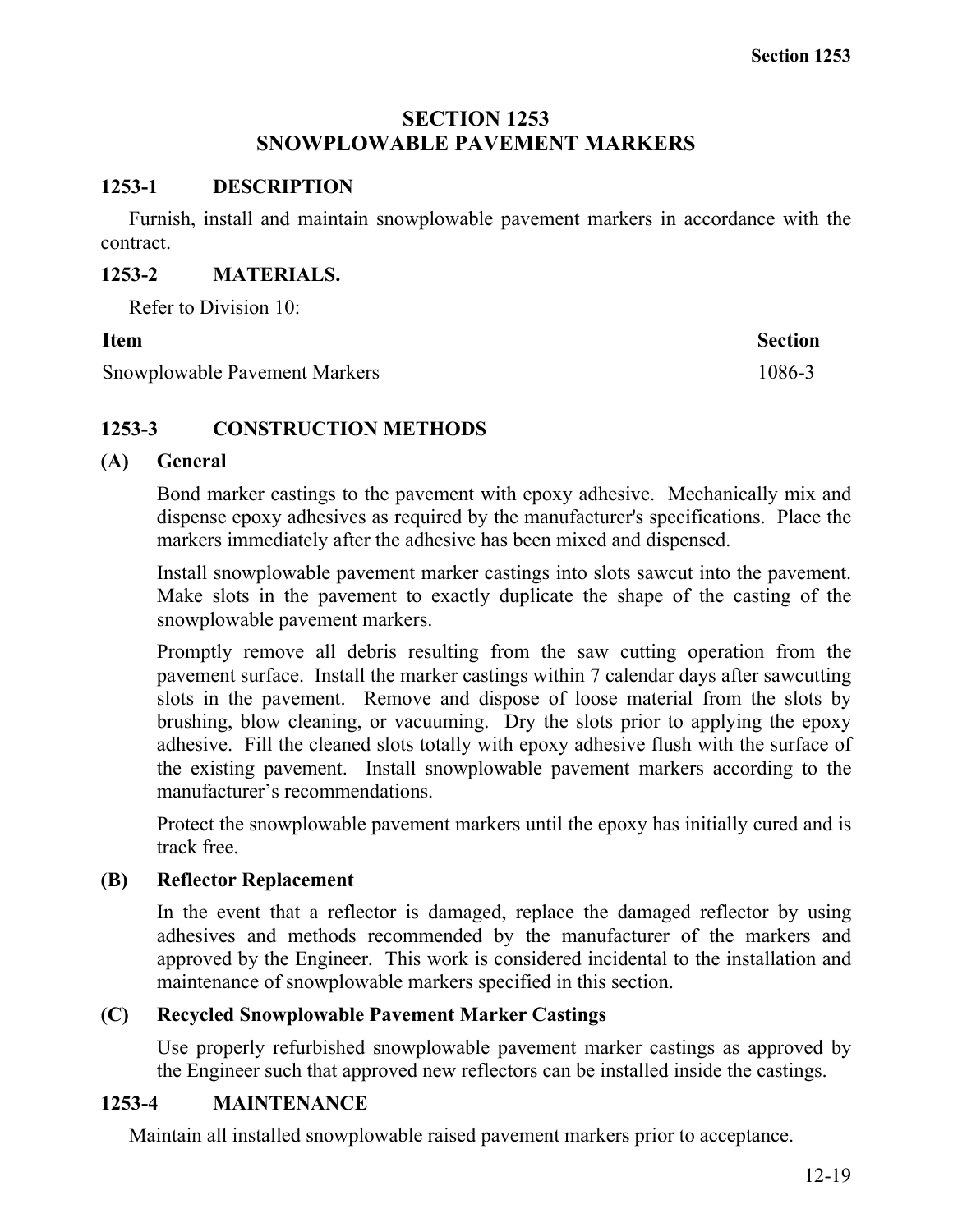#### **Section 1253**

#### **1253-5 MEASUREMENT AND PAYMENT**

*Snowplowable Pavement Markers* will be measured and paid for as the actual number of snowplowable pavement markers satisfactorily placed and accepted by the Engineer.

Payment will be made under:

#### **Pay Item Pay Unit**

Snowplowable Pavement Marker Each

#### **SECTION 1264 OBJECT MARKERS**

#### **1264-1 DESCRIPTION**

Furnish and install object markers in accordance with the contract.

#### **1264-2 MATERIALS**

Refer to Division 10

| <b>Item</b>     | <b>Section</b>    |
|-----------------|-------------------|
| Object markers  | 1088-5            |
| U-channel posts | 1094-1(B) & $(C)$ |
| Joint Sealer    | 1028-2            |

#### **1264-3 CONSTRUCTION METHODS**

Use Type 1 object markers to mark obstructions within the roadway. Mount on sign supports to supplement a sign, or mount individually on 7' U-channel posts, or mount on the actual obstruction.

Use Type 2 object markers to mark obstructions that are not in the roadway. Mount Type 2 Object Markers on the back of sign supports located in the median of divided roadways, and the outside of two-lane, two-way roadways where the sign is facing the opposing traffic direction. Place Type 2 object markers on the side nearest the traffic approaching the back of the sign supports. If guardrail is used to protect the sign supports, or where two signs are mounted back to back, Type 2 object markers are not required.

Use Type 3 object markers to mark larger obstructions within or outside the roadway, such as bridge piers, abutments and rails, culvert headwalls, or narrow shoulder drop-offs. Have the stripes slope downward toward the side of the obstruction on which traffic is to pass. They may be required to be mounted on the actual obstruction or individually on 7' Uchannel posts.

Mount End of Road object markers on 7' U-channel posts at the end of a roadway where there is no alternate vehicular path.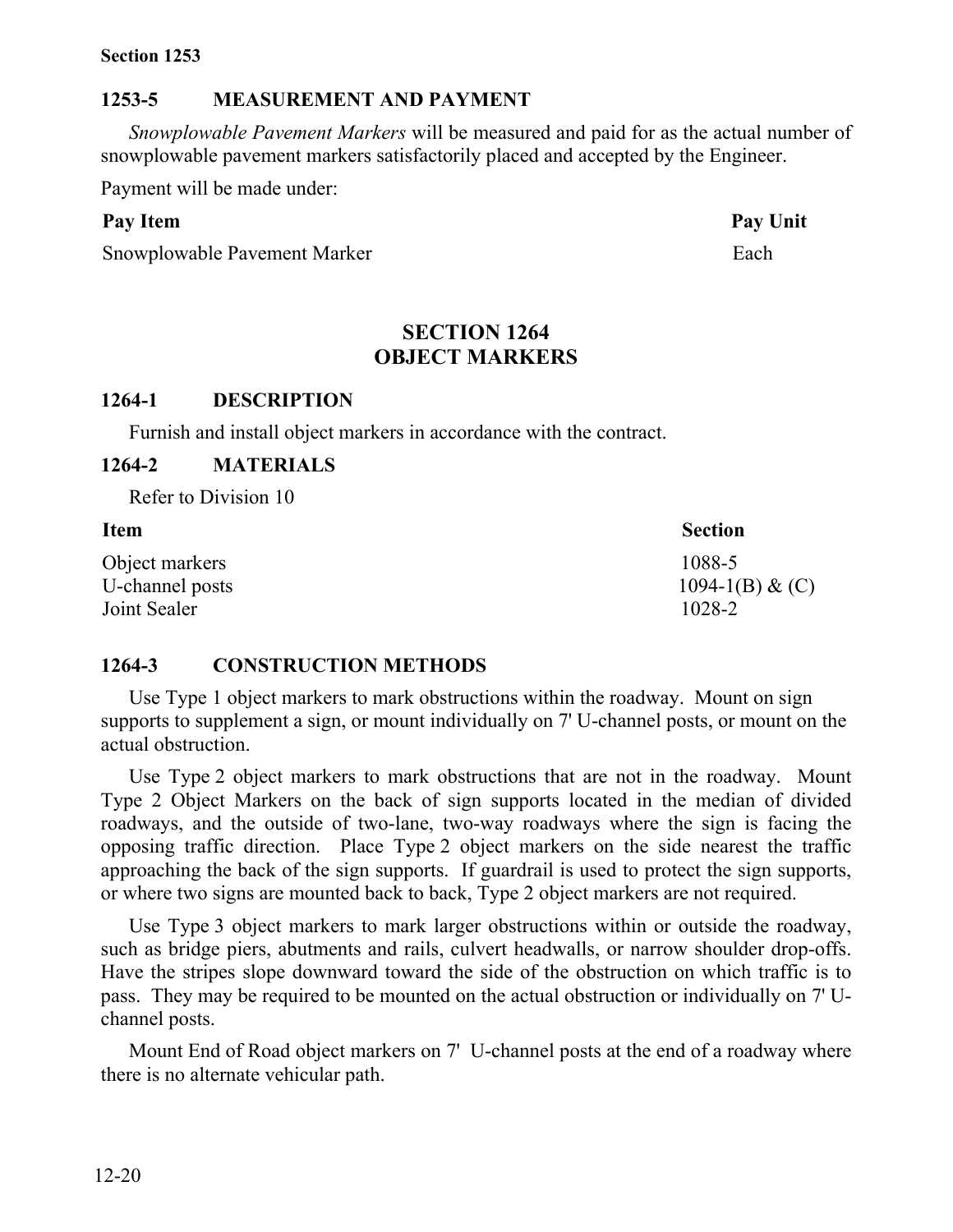#### **1264-4 MEASUREMENT AND PAYMENT**

*Object Markers (Type )* will be measured and paid for as the actual number of object markers satisfactorily placed and accepted by the Engineer

*7' U-Channel Posts* will be measured and paid for as the actual number of 7' U-Channel posts satisfactorily placed and accepted by the Engineer.

Payment will be made under:

| Pay Item                       | <b>Pay Unit</b> |
|--------------------------------|-----------------|
| Object Markers (Type 1)        | Each            |
| <b>Object Markers (Type 2)</b> | Each            |
| Object Markers (Type 3)        | Each            |
| Object Markers (End of Road)   | Each            |
| 7' U-Channel Posts             | Each            |

#### **SECTION 1266 TUBULAR MARKERS (FIXED)**

#### **1266-1 DESCRIPTION**

Furnish, install, relocate, maintain and remove tubular markers in accordance with the contract.

#### **MATERIALS**

Refer to Division 10

Tubular Markers 1088-7

**Item Section** 

# **1266-3 CONSTRUCTION METHODS**

Secure tubular markers to the pavement surfaces using epoxy or other approved types of adhesives.

Use tubular markers affixed to pavement surfaces as a supplement to pavement markings to channelize traffic. Use tubular marker such that the color of the tubular marker and retroreflective sheeting would match the color of the pavement markings they supplement, except as noted below:

• Use orange tubular markers with white and crystal retroreflective sheeting on top of asphalt islands as shown in the plans.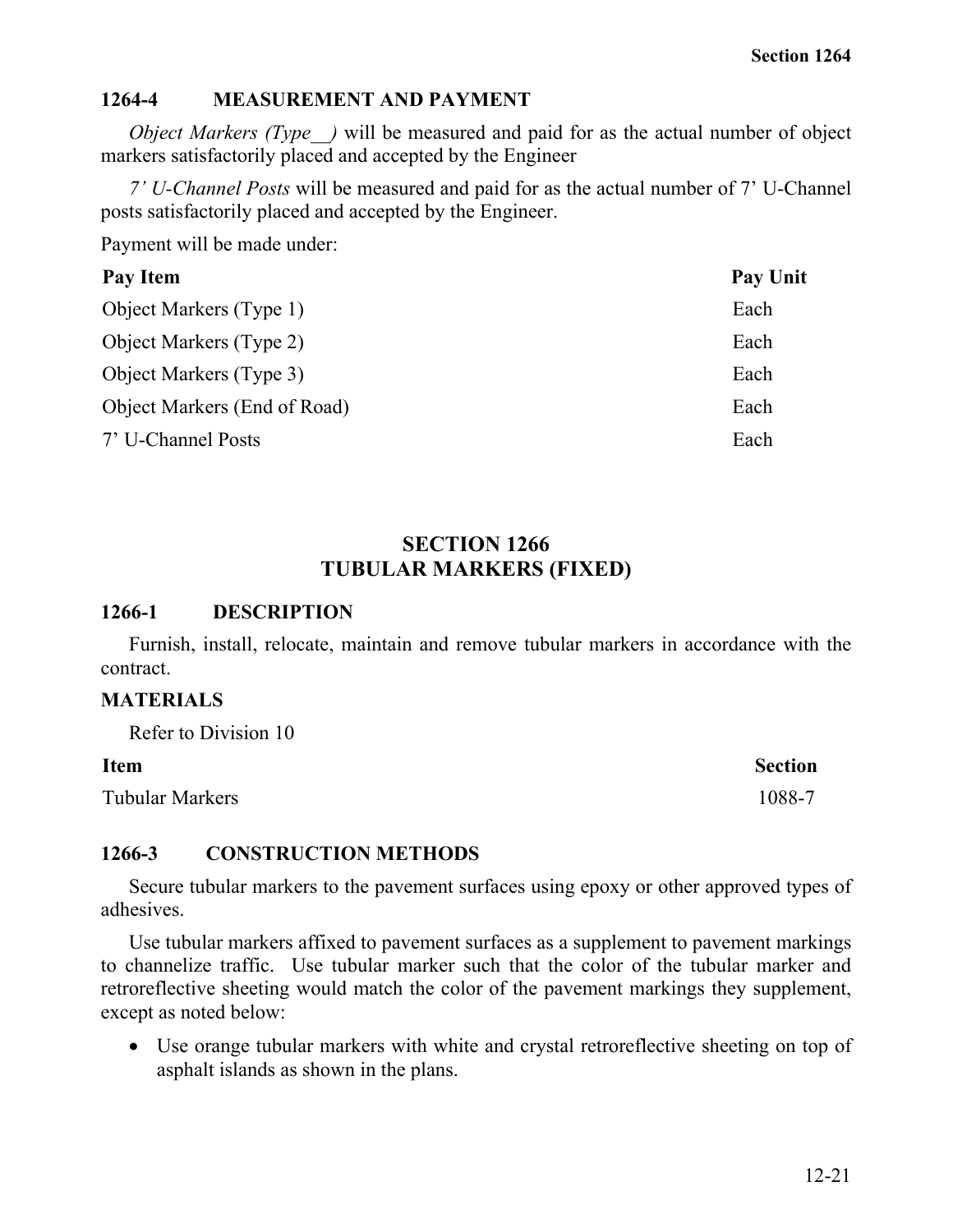- Use orange tubular markers affixed to pavement surfaces with white and crystal retroreflective sheeting to separate opposing traffic placed on one side of a 4 lane divided highway.
- Gray tubular markers with white/crystal retroreflective sheeting may be used to supplement white pavement markings.

# **1266-4 MAINTENANCE**

Inspect and replace any worn out tubular markers at no cost to the Department.

Inspect and replace all damaged or missing tubular markers if any of the following occurs in accordance with Article 1266-5:

Three segment failures occur in any roadway section. Two consecutive damaged or missing tubular markers in any group of seven represents a segment failure

Twenty percent of the total numbers of tubular markers in any roadway section are damaged or missing.

Engineer determines replacement is necessary.

# **1266-5 MEASUREMENT AND PAYMENT**

*Tubular Markers (Fixed)* will be measured and paid for as the maximum number of tubular markers satisfactorily placed and accepted by the Engineer at any one time during the life of the project.

Payment will be made under:

Tubular Markers (Fixed) Each

# **SECTION 1267 FLEXIBLE DELINEATORS**

# **1267-1 DESCRIPTION**

Furnish and install flexible delineators in accordance with the contract.

#### **1267-2 MATERIALS**

Refer to Division 10.

#### **Item Section**

Flexible Delineators 1088-8

# **1267-3 CONSTRUCTION METHODS**

Use yellow, red, or crystal retroreflective sheeting as shown in the plans. Place the retroreflective sheeting on the front and back of the delineator post as required by the plans.

Pay Item **Pay Unit**